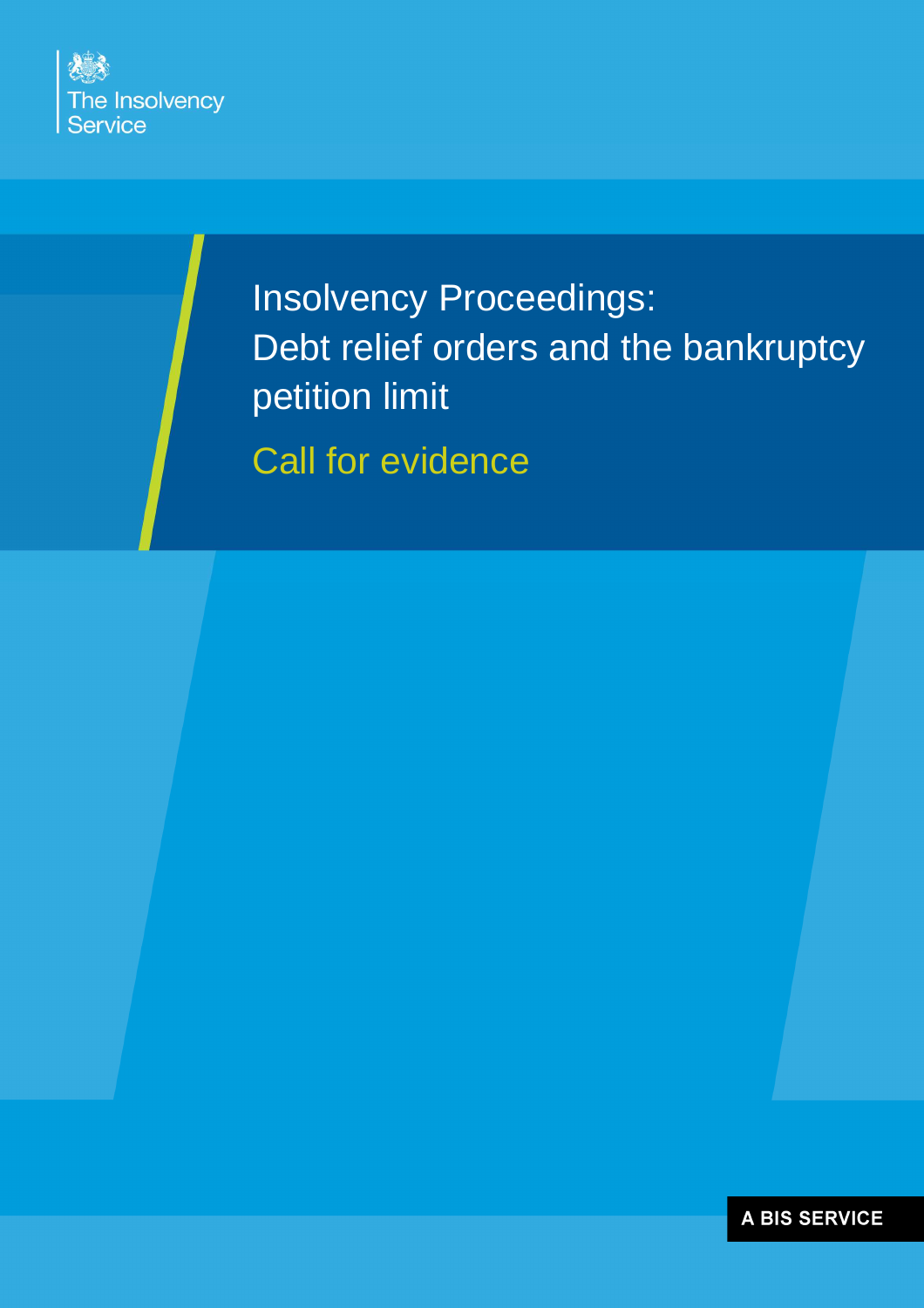# **Foreword**



Debt relief orders were introduced in 2009 to help the most vulnerable people get debt relief. Unresolved debt issues can have a devastating impact on the lives of individuals, including on their mental health, their relationships and on their family.

Debt relief orders give those with very few assets or income and relatively small level of debts a simple process to obtain debt relief. The debtor has support

from an advice agency which ensures it is the best solution for them and helps them to make the application. In the five years since debt relief orders were introduced, over 140,000 people have received debt relief.

Now, it is time to review the effect debt relief orders have had on people's lives, that of their families, as well as those they owed money to, and to assess whether any changes could be made to improve how they work.

This call for evidence also asks whether we should make a change to the level of debt above which someone owed money can ask the Court to make the debtor bankrupt. Set in 1986 at £750, a person or business with an unpaid debt above this amount is able to petition the court for an individual's bankruptcy. I'm asking whether £750 is still an appropriate figure to be able to trigger this strongest of debt recovery tools.

This call for evidence is your chance to feed in your opinion and evidence on both the success, or otherwise, of debt relief orders, as well as on what an appropriate level for the creditor bankruptcy petition level is.

Jo Swinson MP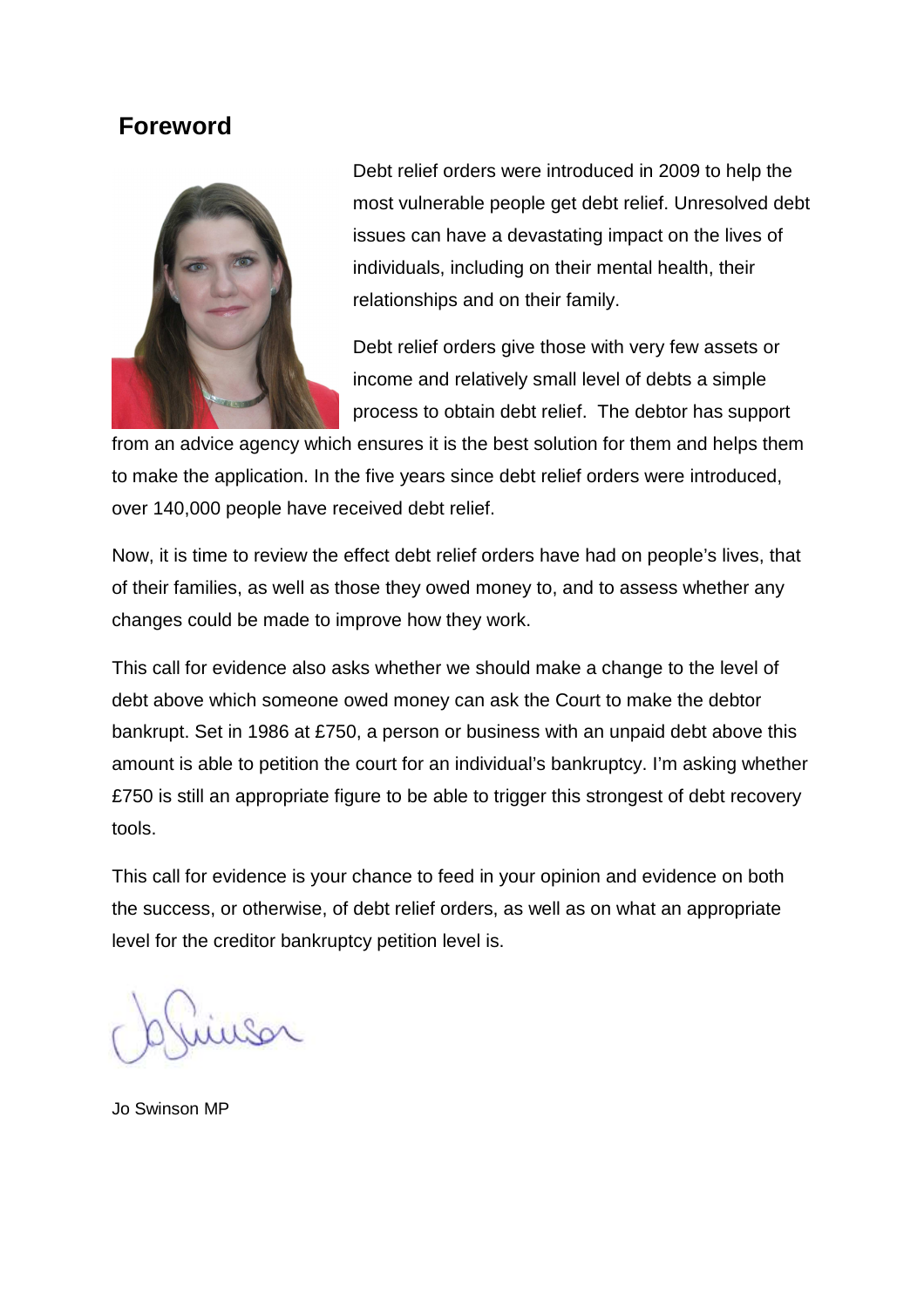# **Insolvency Proceedings: Debt relief orders and petition limits**

# **1. Introduction**

- 1.1 This document is a call for evidence for a review of the debt relief order (DRO) regime and how it can improved, and also considering the case for increasing the creditor petition limit in bankruptcy. The call for evidence will be open until 9 October.
- 1.2 The call for evidence considers the following issues:-
	- Whether the existing limits on assets (under £300) liabilities (less than £15,000) and income (surplus less than £50 pm) are appropriate and if not what should the levels be set at;
	- The design and integrity of the system including whether the competent authority system of approved intermediaries to assist the debtor apply for a DRO is working well and what the costs of operating it are and where they fall;
	- Whether DROs have given people a fresh start and financial rehabilitation; and
	- Whether the £750 limit for a creditor petitioning for bankruptcy is set at the correct level
- 1.3 This document is aimed at:-
	- Debt advisors/debt charities
	- Debtors
	- Creditors and their trade bodies
	- Academics / Think Tanks
- 1.4 Chapter 2 covers the DRO landscape, with chapter 3 covering the case for increasing the creditor petition limit.
- 1.5 The Insolvency Service is also rebuilding the web-based system (project name - DRO2) used by both the Insolvency Service and the intermediaries to process DRO applications and monitor them, in order to make it more user friendly and efficient. We are consulting user groups separately on the computer system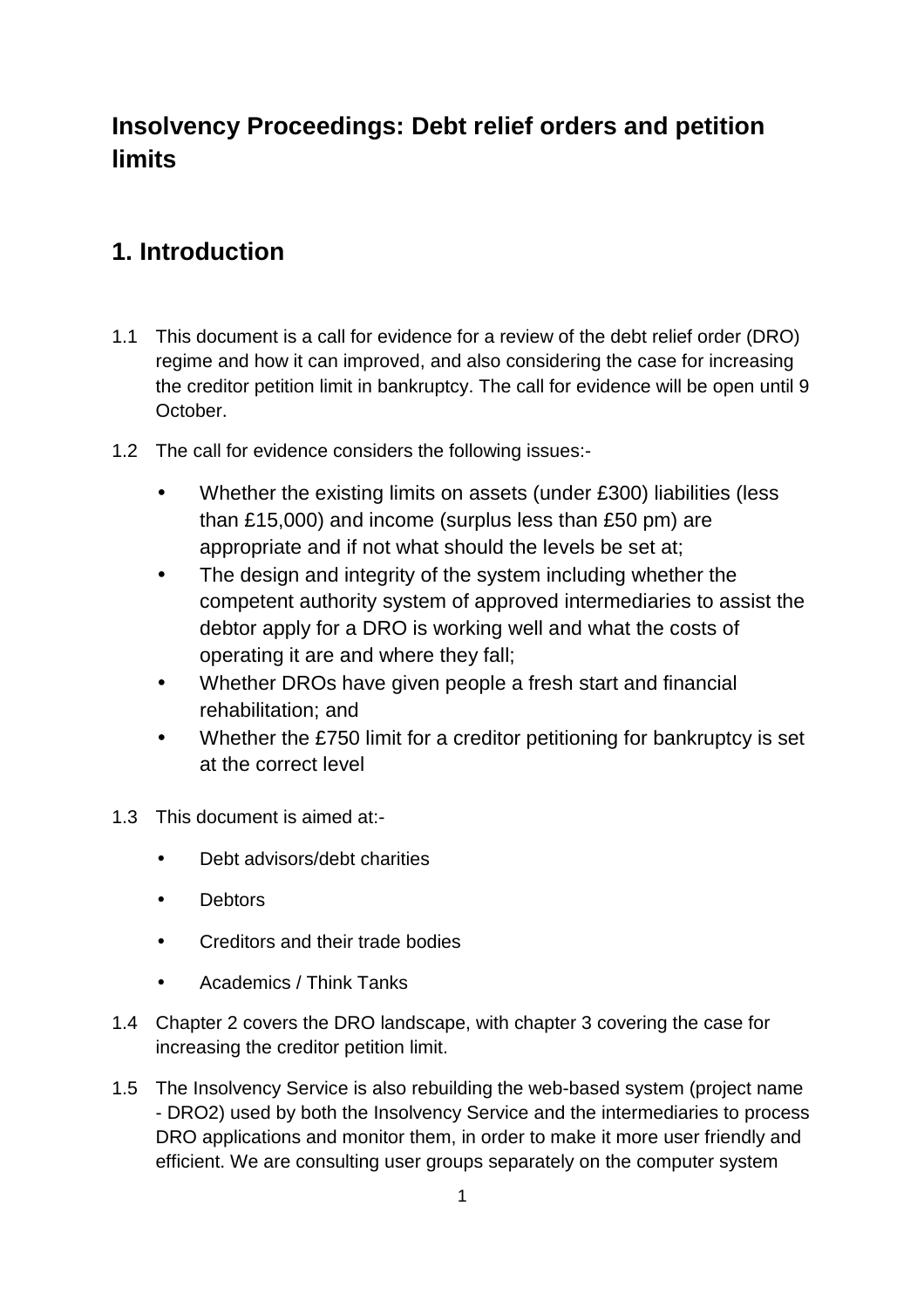aspects, but if you have views we would be pleased to hear them . Any changes that emerge from this policy review of DROs will of course feed into any redesign of the system.

1.6 All responses should be sent to the mailbox – DROandBankruptcyPetitionReview@insolvency.gsi.gov.uk or can be posted to:-

Paul Mayo 4 Abbey Orchard Street London SW1P 2HT

**Q1 When responding can you please indicate the size of your organisation (not applicable to individuals). This will be useful for any impact assessment.** 

Sizes of organisation are divided into:-

 $0-9$  employees = Micro;  $10-49$  = Small;  $50-249$  = Medium;  $250+$  = Large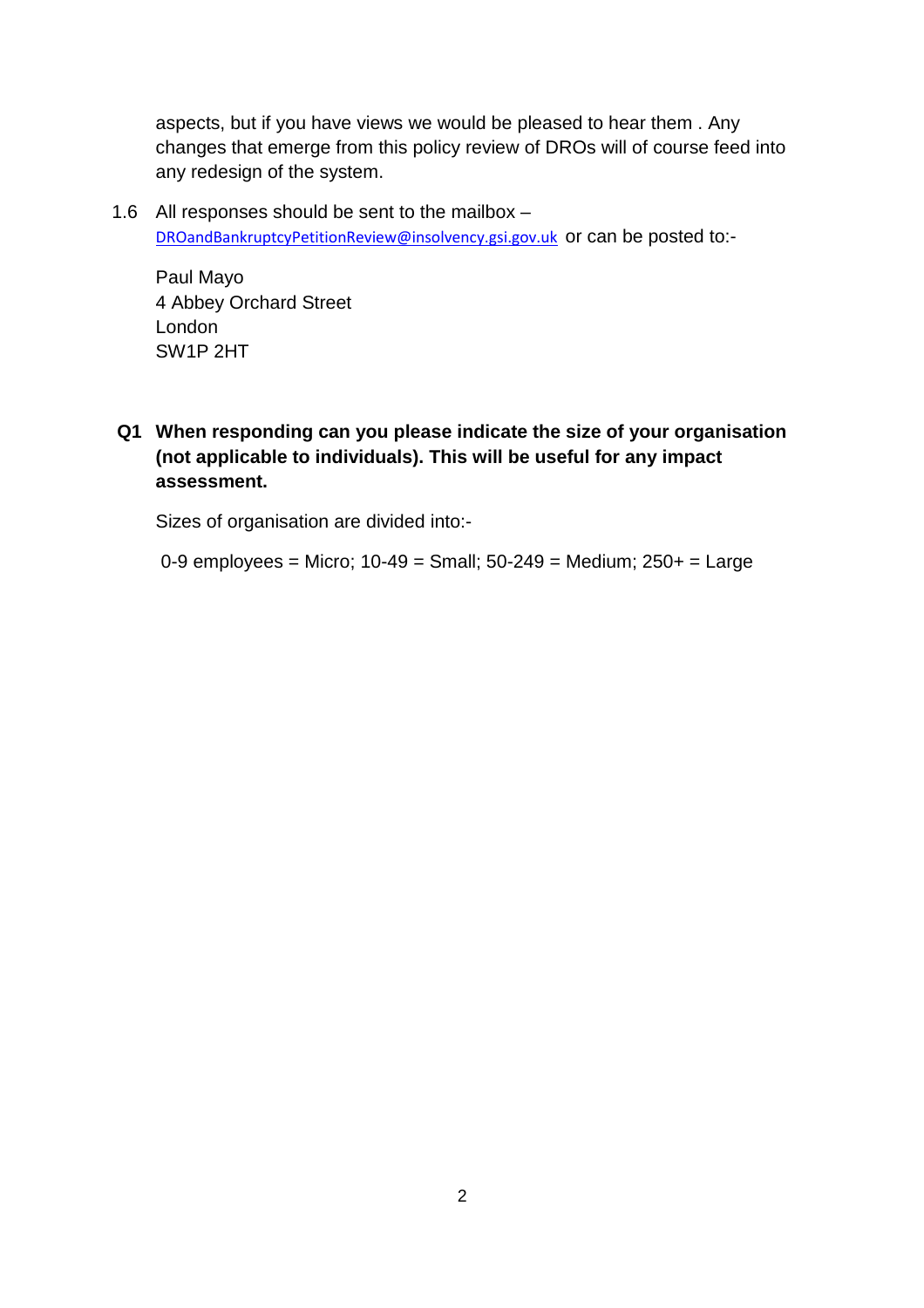# **2. Debt relief orders**

- 2.1 DROs came into force on 6 April 2009 and apply in England and Wales. They were conceived to address a gap in the provision of debt relief. Debt management plans and individual voluntary arrangements were possible in cases where an individual had surplus income. Bankruptcy meanwhile required a debtor to pay an upfront fee to enter, which is currently set at £705: £525 deposit and £180 court fee, of which the latter can be waived in hardship cases.
- 2.2 Moreover, bankruptcy was seen by some as a disproportionate process for low debt and low asset cases. In bankruptcy the trustee has a legal duty to deal with the assets as the assets vest in (that is become the personal responsibility of) the trustee, and is a process for realising assets and distributing the proceeds to creditors. Additionally the trustee has to consider whether to investigate the behaviour of the bankrupt. All of these features of bankruptcy impose a cost which is not seen as proportionate in small sum cases.
- 2.3 The aim of DROs was therefore to provide debt relief to those excluded from existing procedures – those with low levels of debt with no prospect of paying off those debts due to low income and asset levels and without the means to enter bankruptcy. It was also designed to support the financial rehabilitation of debtors as its low cost provided debtors with an incentive to address their debt issues earlier.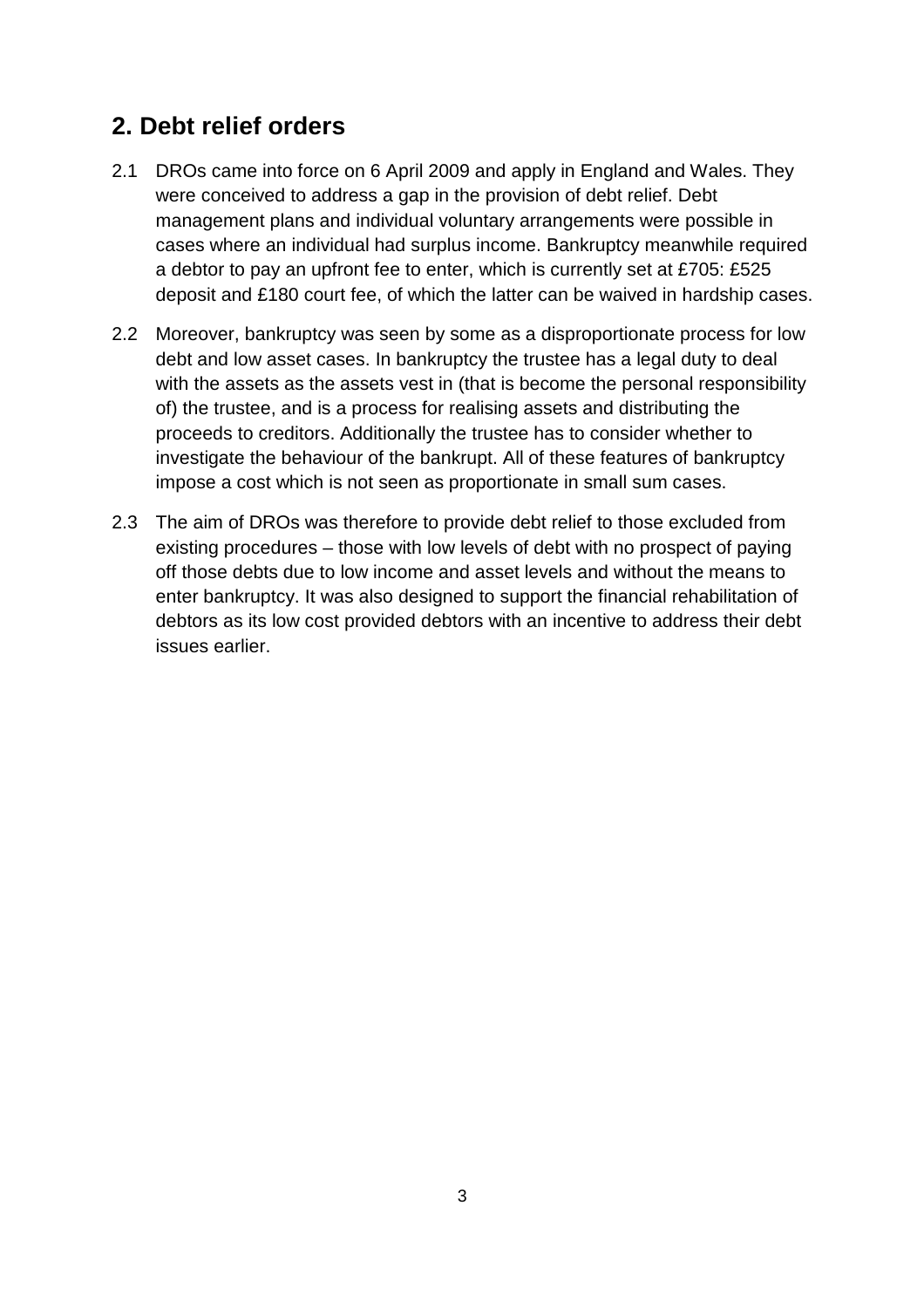2.4 Box 1 sets out the key features of DROs:-

**BOX 1**  Maximum debt of £15,000 Maximum assets of £300\* Maximum surplus income of £50 per month £90 entry fee No repeat DRO within 6 years After 12 months debtor emerges debt free – except for certain excluded debts No repayment to creditors During the 12 months of the DRO – debtor unable to act as director without leave of the court, or access more than £500 credit without notifying the lender of the DRO. Remains on credit history for 6 years

 $*$ Excludes certain items such as a car (up to £1,000), approved pensions and basic belongings such as clothes, bedding and furniture

- 2.5 In contrast to bankruptcy, only debts included (scheduled) in the DRO are subject to the protection from creditors during the course of the DRO and the debts are discharged after the DRO ends after 12 months.
- 2.6 DROs are an administrative rather than a court based procedure.

## **DRO system**

2.7 Entry to the system to the debtor is through a financial intermediary who is authorised by one of the twelve competent authorities appointed by the Secretary of State for Business Innovation and Skills. Table 1 lists the twelve competent authorities and shows their number of authorised intermediaries and their volume of DRO applications for the most recent financial year.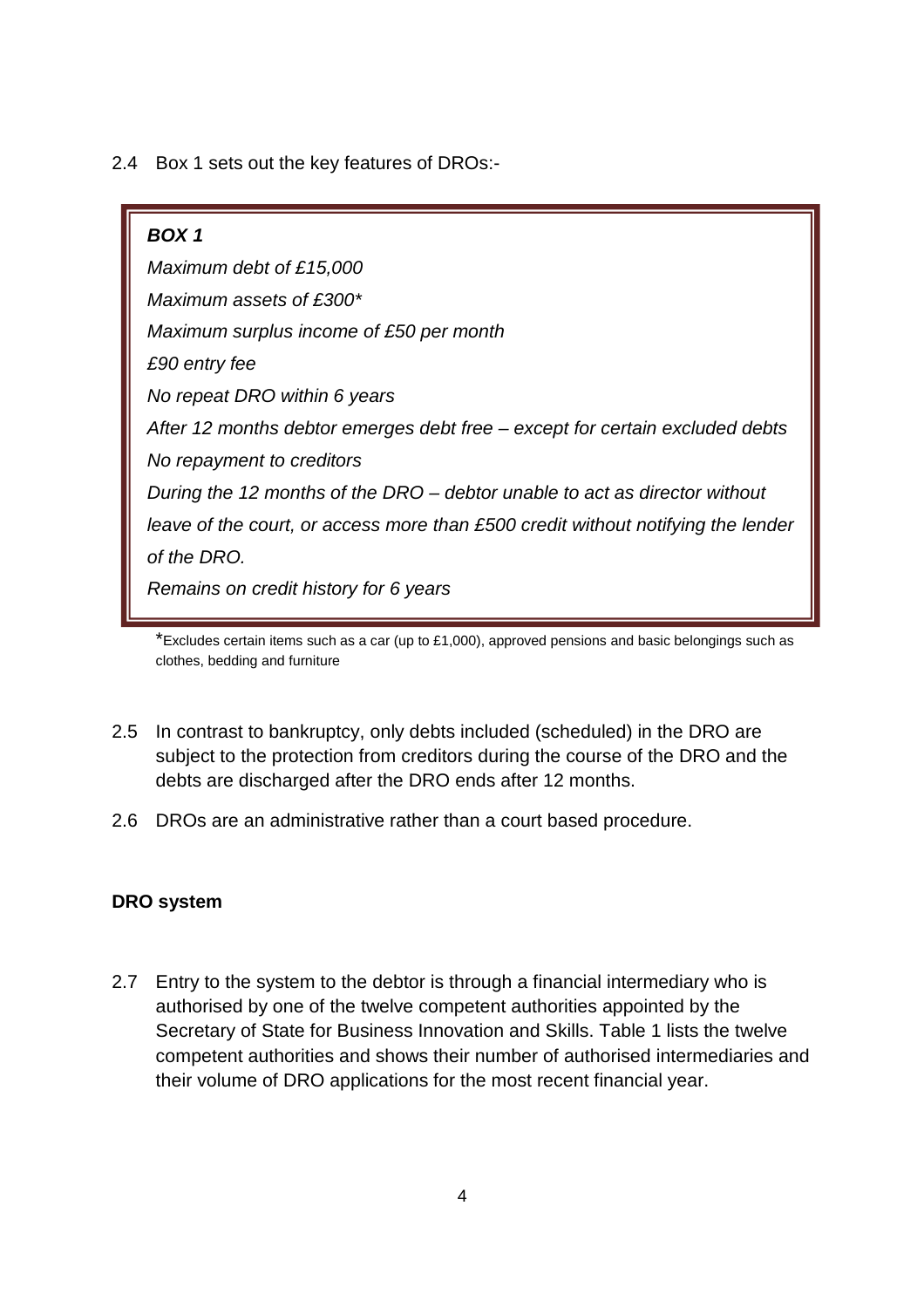**Table 1: Competent authorities, their intermediaries and the volume of the DRO applications Financial Year ("FY") 2013/14** 

| <b>NAME OF COMPETENT AUTHORITY</b>         | <b>NUMBER OF</b><br><b>INTERMEDARIES</b><br><b>AND % OF TOTAL</b> | <b>NUMBER AND %</b><br><b>OF DRO</b><br><b>APPLICATIONS</b> |
|--------------------------------------------|-------------------------------------------------------------------|-------------------------------------------------------------|
| <b>Advice UK</b>                           | 140 (8%)                                                          | 827 (3%)                                                    |
| <b>Baines and Ernst</b>                    | 7(0%)                                                             | 229 (1%)                                                    |
| <b>Christians Against Poverty</b>          | 7(0%)                                                             | 1097 (4%)                                                   |
| <b>Citizens Advice Bureau</b>              | 1337 (72%)                                                        | 14520 (53%)                                                 |
| <b>Debt Release Direct</b>                 | $1(0\%)$                                                          | 120 (0%)                                                    |
| <b>Insolvency Practitioners Assocation</b> | 2(0%)                                                             | 225 (1%)                                                    |
| <b>Institute of Money Advisers</b>         | 287 (16%)                                                         | 3707 (14%)                                                  |
| <b>National Debtline</b>                   | 12 (1%)                                                           | 1227 (4%)                                                   |
| Payplan                                    | 12 (1%)                                                           | 269 (1%)                                                    |
| <b>Shelter</b>                             | 10 (1%)                                                           | 40 (0%)                                                     |
| <b>StepChange Debt Charity</b>             | 31 (2%)                                                           | 4962 (18%)                                                  |
| <b>Think Money</b>                         | 5(0%)                                                             | 106 (0%)                                                    |
| TOTAL                                      | 1851                                                              | 27329                                                       |

- 2.8 The intermediaries are highly trained debt advisors and are the principle gatekeepers to ensure that the information the debtors provides is accurate and within the parameters allowing entry to the DRO system. The intermediary completes the application, but it is the debtor's decision whether to apply or not.<sup>1</sup> Intermediaries will not charge a fee for completing a DRO application.
- 2.9 The completed application is sent to the Insolvency Service's DRO team, which will process the application subject to the payment of the £90 fee by the debtor.
- 2.10 The DRO team conducts a number of automatic checks on the data submitted by the debtor to ensure that the debtor qualifies within the parameters. The DRO team also conducts a number of additional checks which may preclude the application, such as whether the debtor has a bankruptcy order pending, has made any preference payments or has been subject to a DRO in the past six years which would exclude someone from a further DRO.

 $\overline{\phantom{0}}$ 

 $1$  If the intermediary does not think the person is eligible for a DRO they are able to indicate their disagreement within the DRO Web App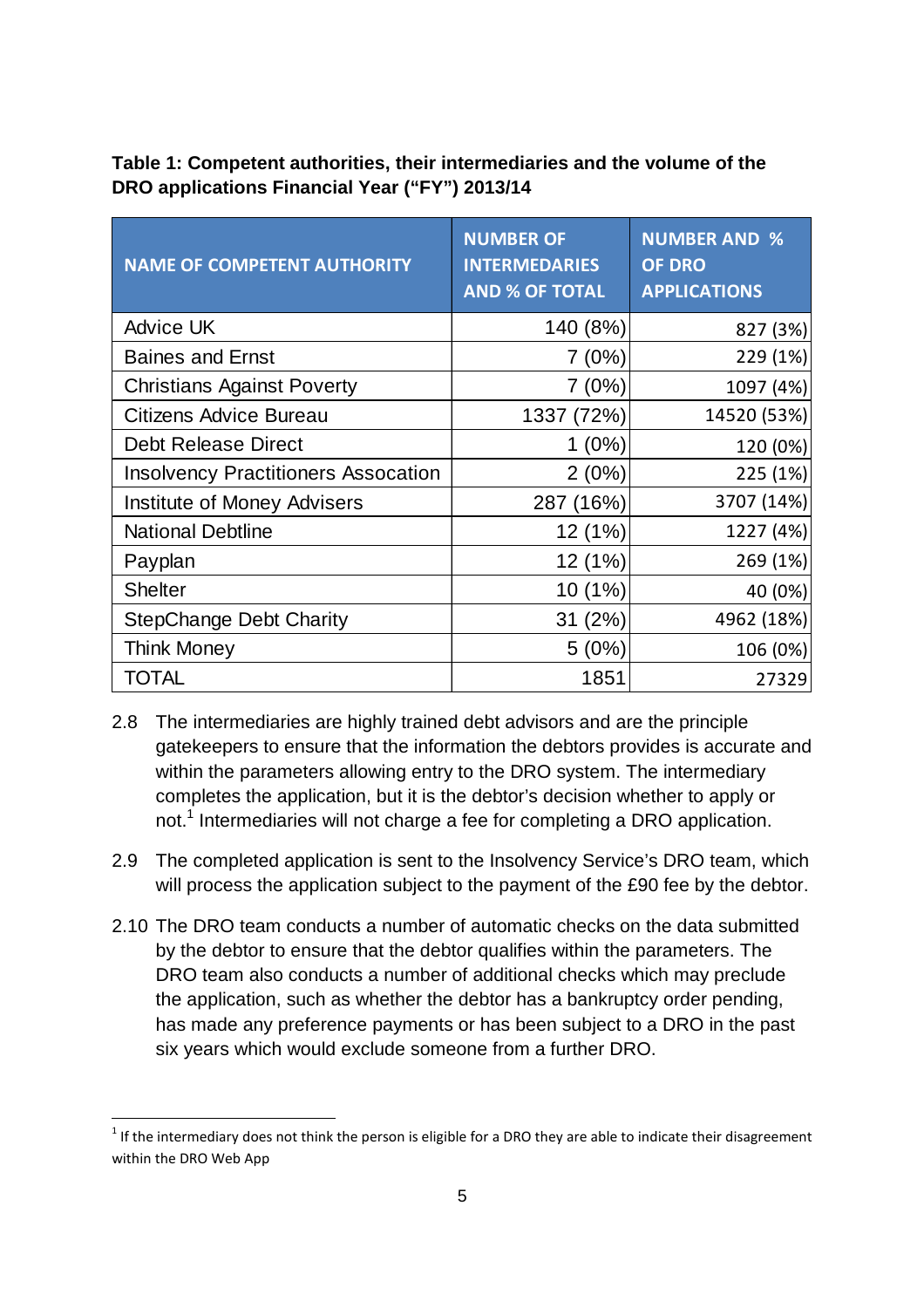- 2.11 Separately the application is subject to an external credit check by a credit reference agency. This checks the liabilities of the debtor (although not all debts are captured on the credit reference agency system), the identification of the debtor, and that they are correctly domiciled in England and Wales to qualify for a DRO.
- 2.12 Once these checks are completed satisfactorily, the DRO can be granted.
- 2.13 Assuming the DRO remains in place, the DRO provides a twelve month stay from creditor action unless a creditor gets leave of the court. After this period, the debts are discharged, although there is no formal discharge from the DRO unlike in bankruptcy<sup>2</sup>. Unlike in bankruptcy, only debts included – referred to as scheduled – in the DRO are subject to its conditions.
- 2.14 At the time of the granting of the DRO, creditors who have scheduled debts are sent a document called a 'Creditors' Notice' informing them of their rights to object to the DRO. Only creditors can object to the granting of the DRO and only on three grounds:
	- The making of the order
	- The inclusion of their debt in the list of qualifying debts
	- The details of their debt
- 2.15 Any objection is considered by the DRO team in the Insolvency Service. If the objection is upheld, this can lead to the revocation of the DRO.
- 2.16 The debtor receiving a DRO is similarly sent a 'Debtors Notice' informing the debtor of their obligations. The DRO is monitored during the entire time it is in existence to check that the debtor should remain entitled to receive the debt relief provided by the DRO. The debtor may no longer be entitled to the DRO should they receive a significant windfall – most often compensation for missold payment protection insurance, or alternatively an inheritance payment – or get a job or a promotion. This can lead to the revocation of the DRO. It is the debtors' responsibility to inform the DRO team of any changes or potential changes to their circumstances so this can be assessed.
- 2.17 The Insolvency Service also has the power to issue a debt relief restriction order or receive a debt relief restriction undertaking (DRRO/DRRU) should the Official Receiver consider the behaviour of someone subject to a DRO to have been reckless or dishonest in contributing to the DRO. This includes gambling or making misleading statements to receive a loan. The DRO would not be revoked in such circumstances, but the person would be subject to a 2-15 year

<sup>&</sup>lt;u>2</u><br><sup>2</sup> Under bankruptcy, the person is discharged from the process. This does occur in a DRO.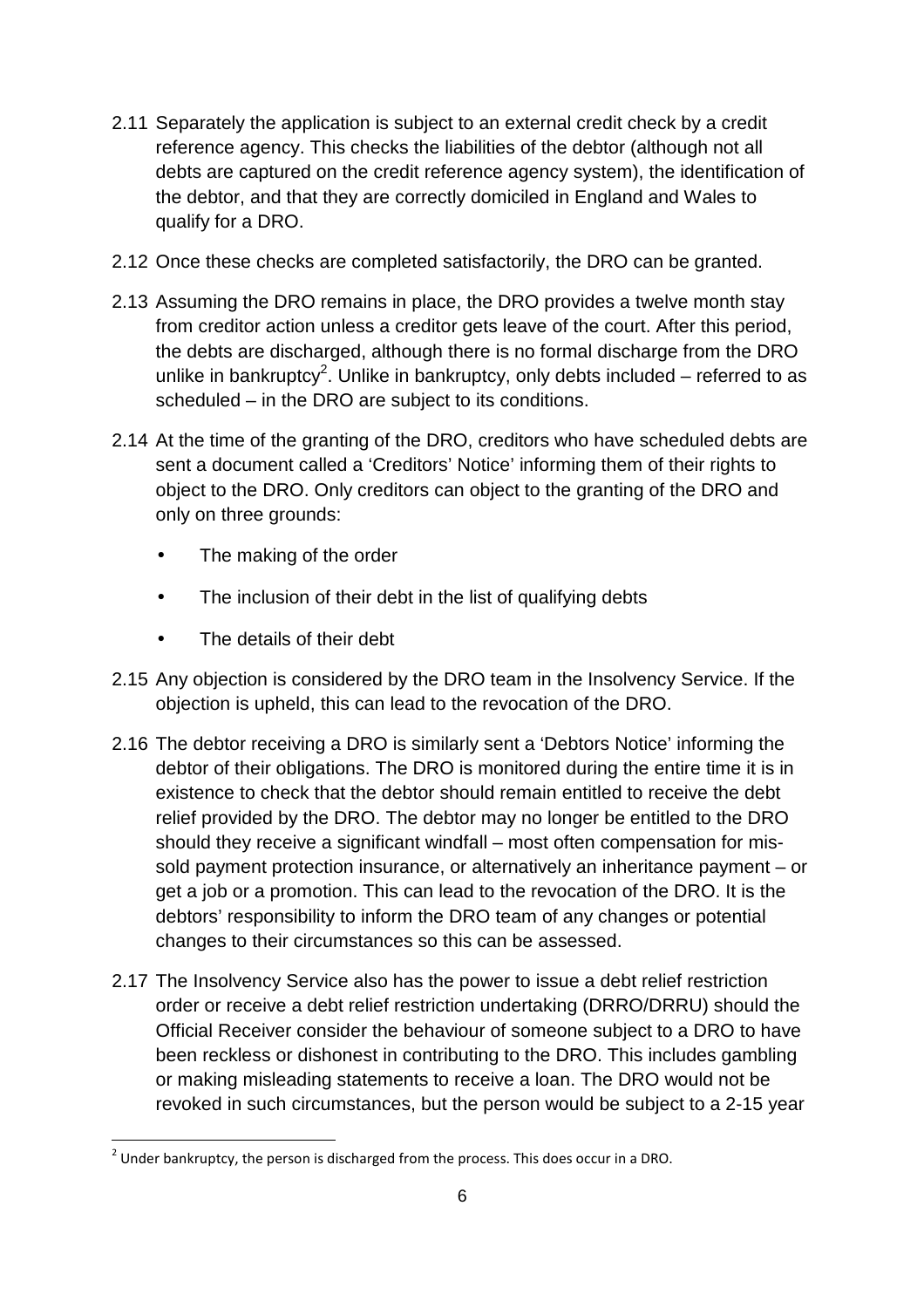restriction extending the conditions of the DRO. This includes requiring creditors to be informed of the DRO when obtaining credit of £500 or more, and preventing the person acting as a company director during the restriction without the court's permission.<sup>3</sup>

#### **Pension Change**

- 2.18 When first introduced DROs were criticised for treating pensions as an asset, even when the pension was of low value and not receivable for many years, with the consequence that some people who would otherwise have qualified found themselves unable to apply for a DRO because they had pension rights.
- 2.19 This was changed in April 2011 in order to allow those with HMRC approved pension schemes to have access to a DRO. In practice this means that if the debtor has not retired, but has a private or occupational pension fund, in most cases the value of the pension fund will not count towards the £300 assets limit.

#### **Social Fund Change**

2.20 In 2012, the Government legislated to exclude social fund debt from the list of debts that could be included and discharged through either a DRO or bankruptcy. Social fund loans – and its successor 'Payment on Accounts' - was a finite pot of money which is loaned to people in financial difficulty. Writing off the debt would reduce the amount available to other people in difficulty, and therefore it was decided due to social policy concerns to add social fund loans to the existing list of government debts that could not be discharged.

#### **Basic Statistics on DROs**

l

2.21 Table 2 shows the number of DRO applications, the number of orders made and the number of applications declined each financial year since DROs began in 2009. $4$  Having stabilised around 30,000 per year in 11/12 and 12/13 – they experienced a 12% fall in orders made in 2013/14. Orders made were 98% of applications submitted in FY 2013/14.

 $3$  If the DRO mortarium has ended then a debtor needs to disclose the existence of a DRRO/U.

 $<sup>4</sup>$  Numbers do not tally as some applications are withdrawn before they reach determination by the DRO Team.</sup> For instance the fee may not have been paid or simply because the debtor has withdrawn their application.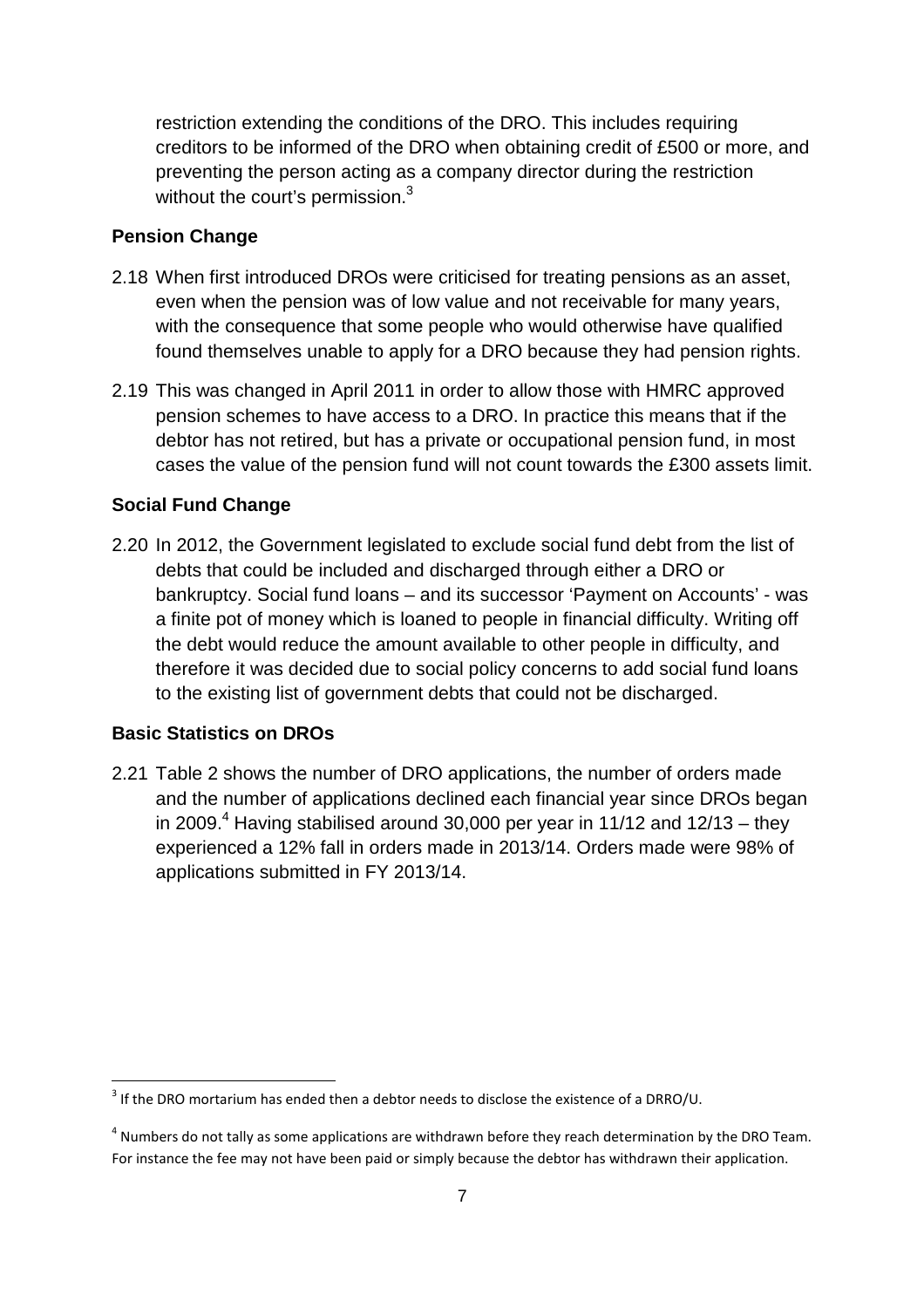| <b>Applications</b><br>Year |                  | <b>Orders Made</b> | <b>Declined</b> |
|-----------------------------|------------------|--------------------|-----------------|
|                             | <b>Submitted</b> |                    | cases           |
| 2009/10                     | 18485            | 17475              | 178             |
| 2010/11                     | 27037            | 26326              | 174             |
| 2011/12                     | 30734            | 30118              | 170             |
| 2012/13                     | 31182            | 30501              | 131             |
| 2013/14                     | 27329            | 26876              | 96              |

#### **Table 2: DRO applications, orders and declined cases**

2.22 Table 3 shows the level of debt across DRO applications since inception – the limit being £15,000. This shows that consistently around 20% of cases assessed had debts below £5,000, whilst just over 40% of individuals had debt levels between £5,000 and £10,000, whilst just under 40% had debt levels between £10,000 and £15,000.<sup>5</sup>

## **Table 3: Levels of Debt**

 $\overline{\phantom{0}}$ 

|         | <b>Below £5,000</b> | £5,000-<br>£10,000 | £10,000-<br>£15,000 | <b>GRAND</b><br><b>TOTAL</b> |
|---------|---------------------|--------------------|---------------------|------------------------------|
| 2009-10 | 3230 (18%)          | 7511 (42%)         | 6966 (39%)          | 17707                        |
| 2010-11 | 5453 (21%)          | 11373 (43%)        | 9674 (37%)          | 26500                        |
| 2011-12 | 6247 (21%)          | 12813 (42%)        | 11232 (37%)         | 30292                        |
| 2012-13 | 6640 (22%)          | 12930 (42%)        | 11062 (36%)         | 30632                        |
| 2013-14 | 5541 (21%)          | 11377 (42%)        | 10053 (37%)         | 26971                        |

2.23 Table 4 shows the level of assets across DRO applications since inception – the limit being £300 for qualifying assets. This shows just under 90% have £0 qualifying assets.

 $<sup>5</sup>$  The numbers shown are slightly above the orders made, meaning that some cases where orders were not</sup> made have also been assessed.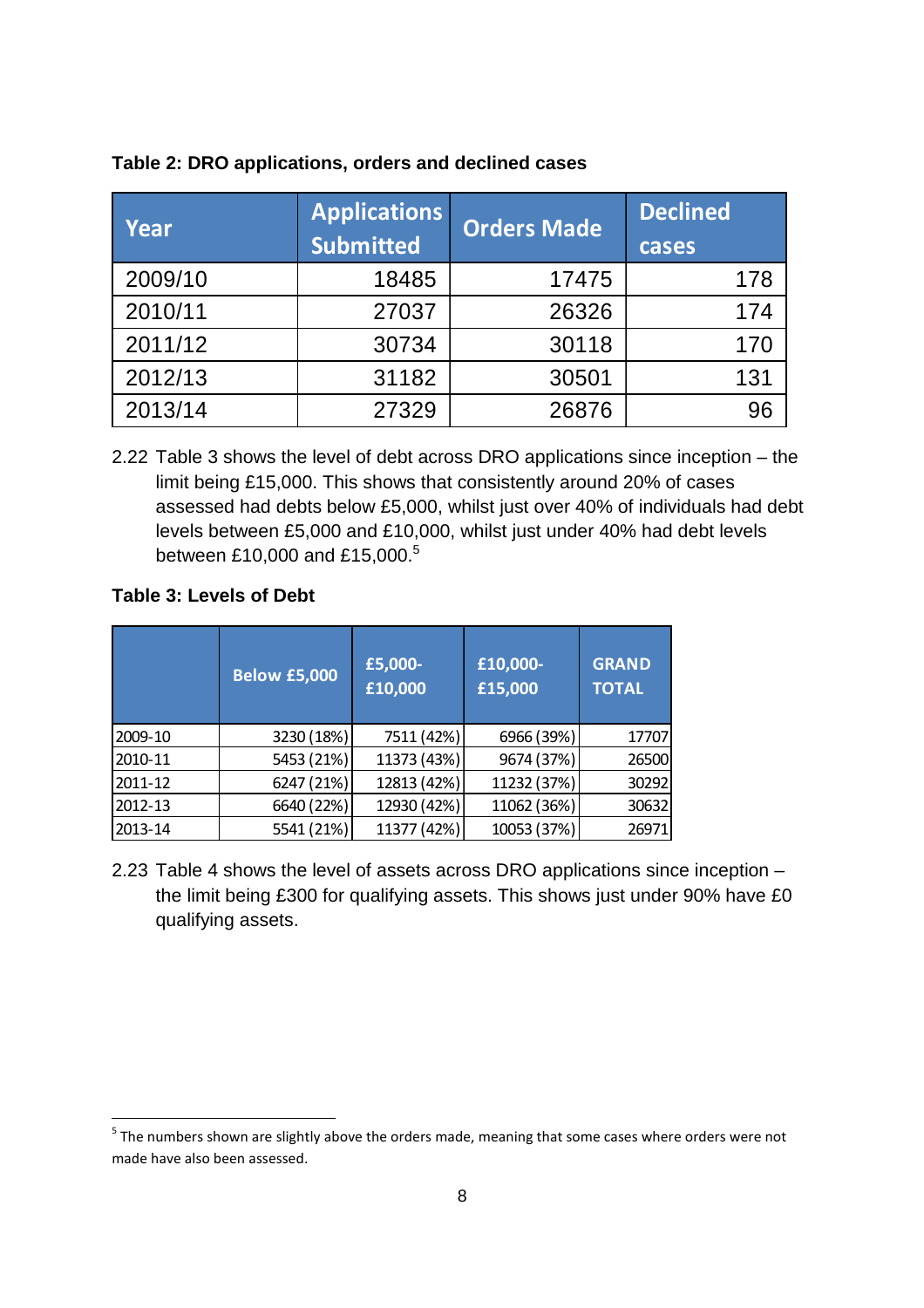#### **Table 4: Level of Assets**

|         | £0          | £1-£100    | £101-£200 | £201-£300 | <b>Grand Total</b> |
|---------|-------------|------------|-----------|-----------|--------------------|
| 2009-10 | 15197 (86%) | 2169 (12%) | 240 (1%)  | 116(1%)   | 17722              |
| 2010-11 | 23311 (88%) | 2699 (10%) | 363(1%)   | 143(1%)   | 26516              |
| 2011-12 | 26932 (89%) | 2812 (9%)  | 353(1%)   | 210(1%)   | 30307              |
| 2012-13 | 27512 (90%) | 2602 (8%)  | 297(1%)   | 263(1%)   | 30674              |
| 2013-14 | 24018 (89%) | 2305 (9%)  | 421 (2%)  | 311(1%)   | 27055              |

2.24 Table 5 gives the breakdown level of disposable income across DRO applications – the limit being £50 per month to gain entry. Around 20% of individuals have negative surplus income – their expenditure is greater than their income, whilst between 11-15% have a surplus income of between £26- £50.

#### **Table 5: Level of Disposable Income**

|         | $\epsilon0$ | £0-£25      | £26-£50    | <b>Grand Total</b> |
|---------|-------------|-------------|------------|--------------------|
| 2009-10 | 3451 (19%)  | 11661 (66%) | 2613 (15%) | 17725              |
| 2010-11 | 5295 (20%)  | 17901 (67%) | 3331 (13%) | 26527              |
| 2011-12 | 6370 (21%)  | 20556 (68%) | 3389 (11%) | 30315              |
| 2012-13 | 6605 (22%)  | 20769 (68%) | 3303 (11%) | 30677              |
| 2013-14 | 5433 (20%)  | 18592 (69%) | 3037 (11%) | 27062              |

- 2.25 Next turn to look at DROs from the creditors' angle.
- 2.26 Table 6 shows the average size of a debt owed to a creditor in a DRO. This has declined from around £1,400 in 2009/10 to just above £1,100 in 2013/14.

#### **Table 6: Average level of debt per creditor in a DRO**

| <b>FY</b> | <b>Average Debt per creditor</b> |       |
|-----------|----------------------------------|-------|
| 2009/10   | f                                | 1,382 |
| 2010/11   | f                                | 1,271 |
| 2011/12   | f                                | 1,204 |
| 2012/13   |                                  | 1,162 |
| 2013/14   | f                                | 1,137 |

2.27 Table 7 looks at the amount owed to creditors for the financial year 2013/14. Over 54% (£125million) is recorded as miscellaneous. This includes debts owed to mobile phone companies, retailers and debt recovery firms. The proportions may not be wholly accurate as the "Miscellaneous" category may be overstated. Of the other categories, 29.4% is owed to banks, 8.8% to utility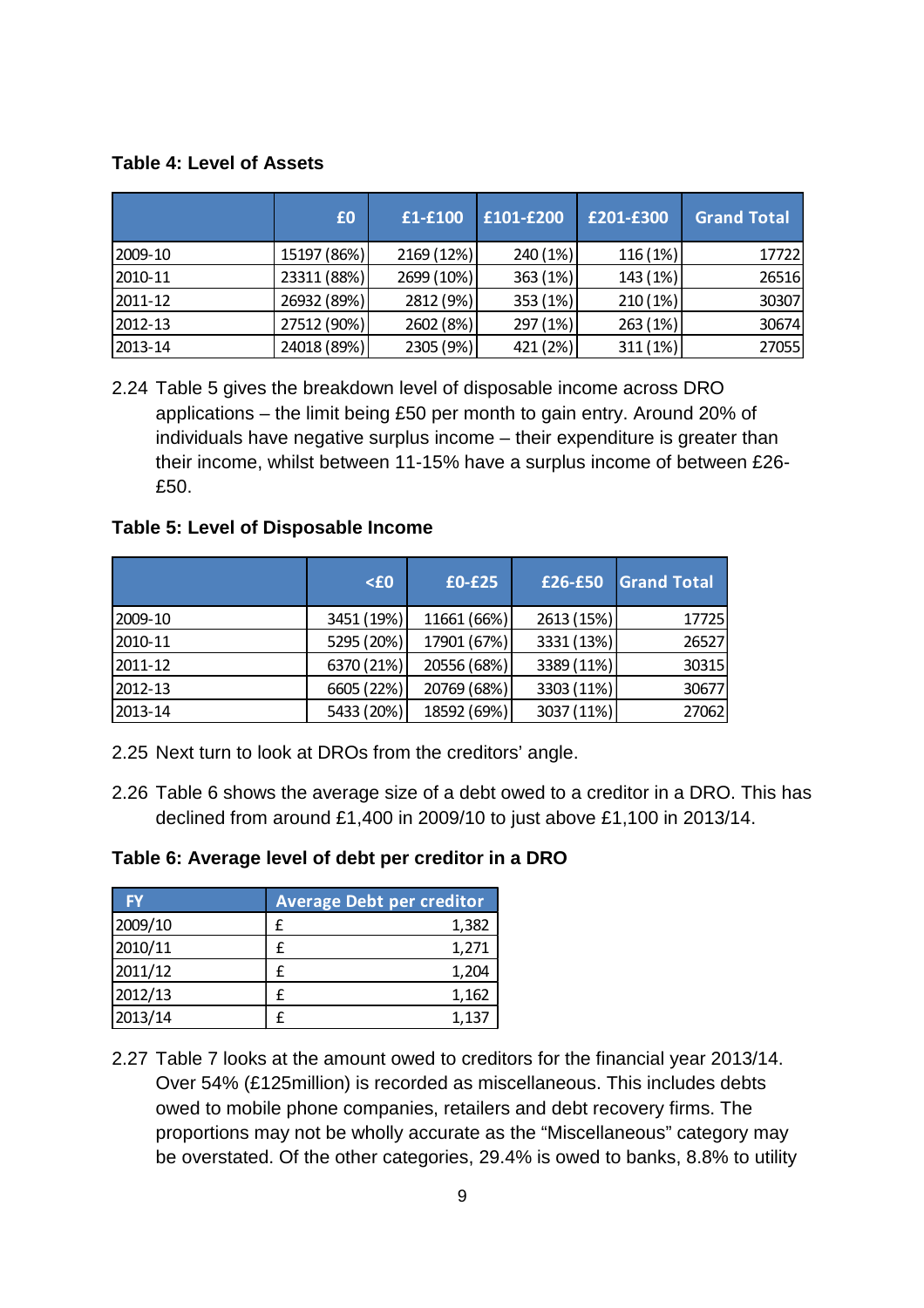companies and 5.7% to local authorities although these are likely to be understatements given the mis-categorisation.

| Table 7: Amount and proportion of debt owed to different categories of |
|------------------------------------------------------------------------|
| creditors within DROs for the FY 2013/14                               |

|                                    | <b>Sum of Estimated Amount</b> | <b>Proportion</b> |
|------------------------------------|--------------------------------|-------------------|
| <b>BK - Banks</b>                  | £67,846,256                    | 29.4%             |
| <b>BS</b> - Building Societies     | £1,143,490                     | 0.5%              |
| FI - Other Financial Institutions  | £1,875,571                     | 0.8%              |
| <b>GO</b> - Government Departments | £39,033                        | 0.0%              |
| LA - Local Authorities             | £13,149,951                    | 5.7%              |
| LD - Landlords                     | £22,567                        | 0.0%              |
| MI - Miscellaneous                 | £124,615,195                   | 54.0%             |
| <b>PL</b> - Private Lenders        | £1,807,755                     | 0.8%              |
| UT - Public Utility Companies      | £20,360,086                    | 8.8%              |
| Other                              | £30,883                        |                   |
| <b>Grand Total</b>                 | £230,890,787                   | 100.0%            |

2.28 Table 8 looks at the employment status of DRO users since inception. Unemployed is the largest category at around 50%. Those employed has risen from 19% in 2009/2010 to 28% in 2013/14, whilst the number self-employed remains small at around 2% - 669 individuals. Meanwhile housewife/husband (including caring for dependents) and retired account for around 10% each respectively.

#### **Table 8: Employment status of DRO users**

| Year    | Company<br><b>Director</b> | <b>Employed</b> | Housewife/<br>husband -<br>incl; caring for<br>dependents | <b>Other</b> | <b>Retired</b> | <b>Self</b><br><b>Employed</b><br>/Trading | <b>Student</b> | <b>Unemployed</b> | Grand<br><b>Total</b> |
|---------|----------------------------|-----------------|-----------------------------------------------------------|--------------|----------------|--------------------------------------------|----------------|-------------------|-----------------------|
| 2009/10 |                            | 3,339           | 1,864                                                     | 602          | 1,712          | 249                                        | 218            | 9,582             | 17,566                |
|         |                            | 19%             | 11%                                                       | 3%           | 10%            | 1%                                         | 1%             | 55%               | 100%                  |
| 2010/11 |                            | 5,471           | 2,619                                                     | 1,156        | 2,588          | 400                                        | 267            | 13,853            | 26,354                |
|         |                            | 21%             | 10%                                                       | 4%           | 10%            | 2%                                         | 1%             | 53%               | 100%                  |
| 2011/12 |                            | 7,375           | 2,660                                                     | 1,277        | 2,561          | 563                                        | 276            | 15,486            | 30,200                |
|         | 0%                         | 24%             | 9%                                                        | 4%           | 8%             | 2%                                         | 1%             | 51%               | 100%                  |
| 2012/13 |                            | 8,144           | 2,494                                                     | 1,366        | 2,238          | 609                                        | 230            | 15,499            | 30,582                |
|         | 0%                         | 27%             | 8%                                                        | 4%           | 7%             | 2%                                         | 1%             | 51%               | 100%                  |
| 2013/14 |                            | 7,615           | 2,211                                                     | 1,317        | 2,052          | 669                                        | 203            | 12,873            | 26,941                |
|         | 0%                         | 28%             | 8%                                                        | 5%           | 8%             | 2%                                         | 1%             | 48%               | 100%                  |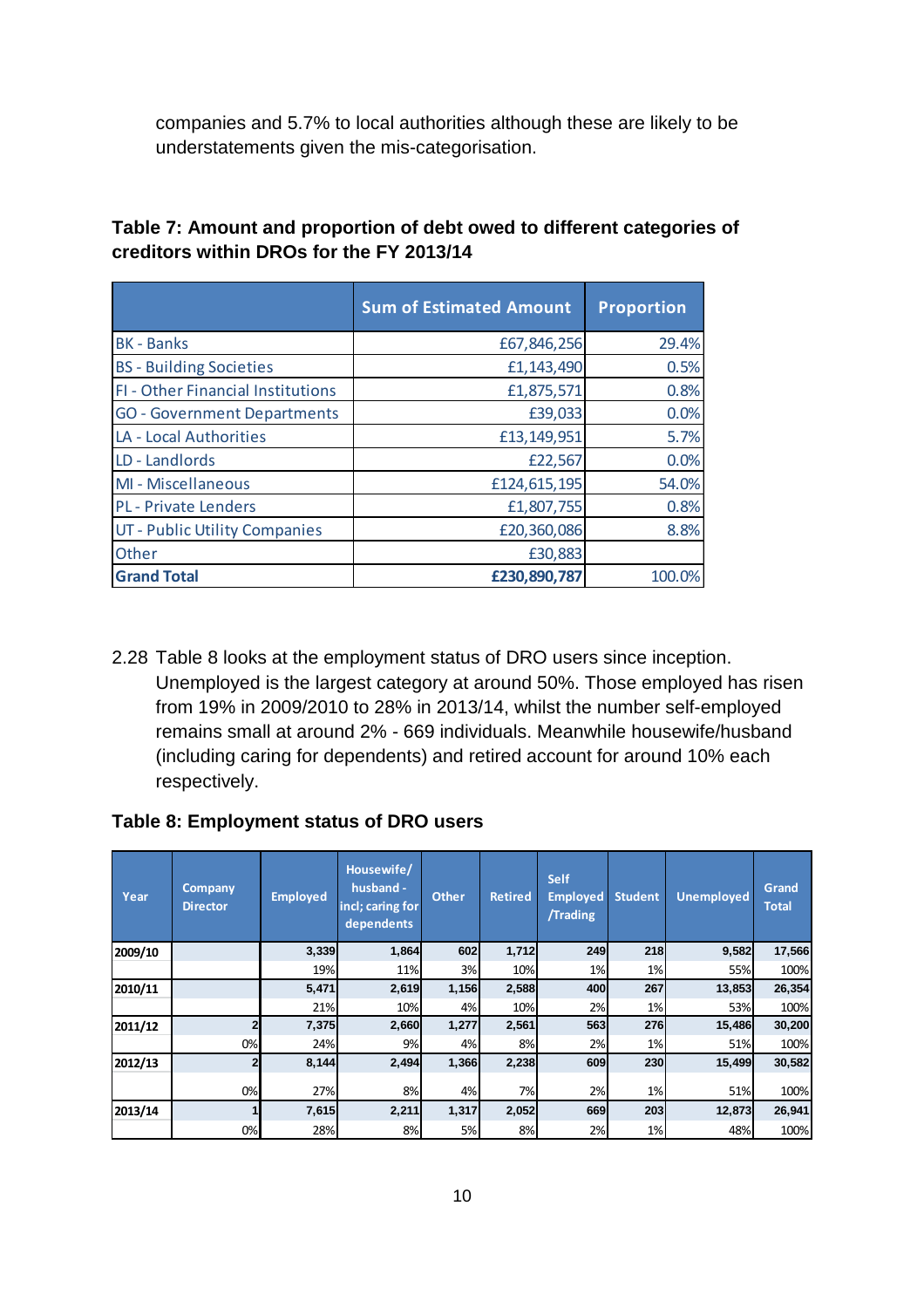- 2.29 The remainder of this chapter splits the call for evidence into three parts to focus on the questions we believe need to be assessed in evaluating the success of the DRO system and what future changes may be needed. These are:-
	- **Access to the DRO procedure**
	- **Design and integrity of the DRO system**
	- **Impact on financial rehabilitation**

## **Access to the DRO procedure**

#### **Entry Parameters**

l

- 2.30 The entry parameters have been unchanged since DROs were introduced in April 2009.
- 2.31 The debt limit in DROs was designed to limit the scheme to those with low levels of unsecured debt rather than allowing debtors to discharge 'excessive' sums. Those with mortgaged property were excluded by the asset limit being a gross value, not a net value.
- 2.32 If you applied an inflationary change since introduction, this would lead to the following levels for April 2014 shown in Table 9. For this we use two measures of inflation - the consumer price index and the gross domestic product (GDP) deflator.<sup>6</sup>
- 2.33 The limits were first proposed in a consultation in March 2005, so the table also looks at inflationary changes applied from this date. It can be argued that this more accurately reflects the impact of inflation.

#### **Table 9: Inflation adjusted limit values for April 2014**

| <b>Inflation Adjustment</b> | Debt Limit | <b>Asset</b><br><b>Limit</b> | <b>Disposable income</b><br>surplus limit |
|-----------------------------|------------|------------------------------|-------------------------------------------|
| <b>Current Limits</b>       | £15,000    | £300                         | £50                                       |
| GDP deflator (2009)         | £16,200    | £325                         | £54                                       |
| CPI (2009)                  | £17,100    | £340                         | £57                                       |
| GDP deflator (2005)         | £18,100    | £360                         | £60                                       |
| CPI (2005)                  | £18,900    | £380                         | £63                                       |

 $<sup>6</sup>$  GDP deflator is used for measuring national income in real terms.</sup>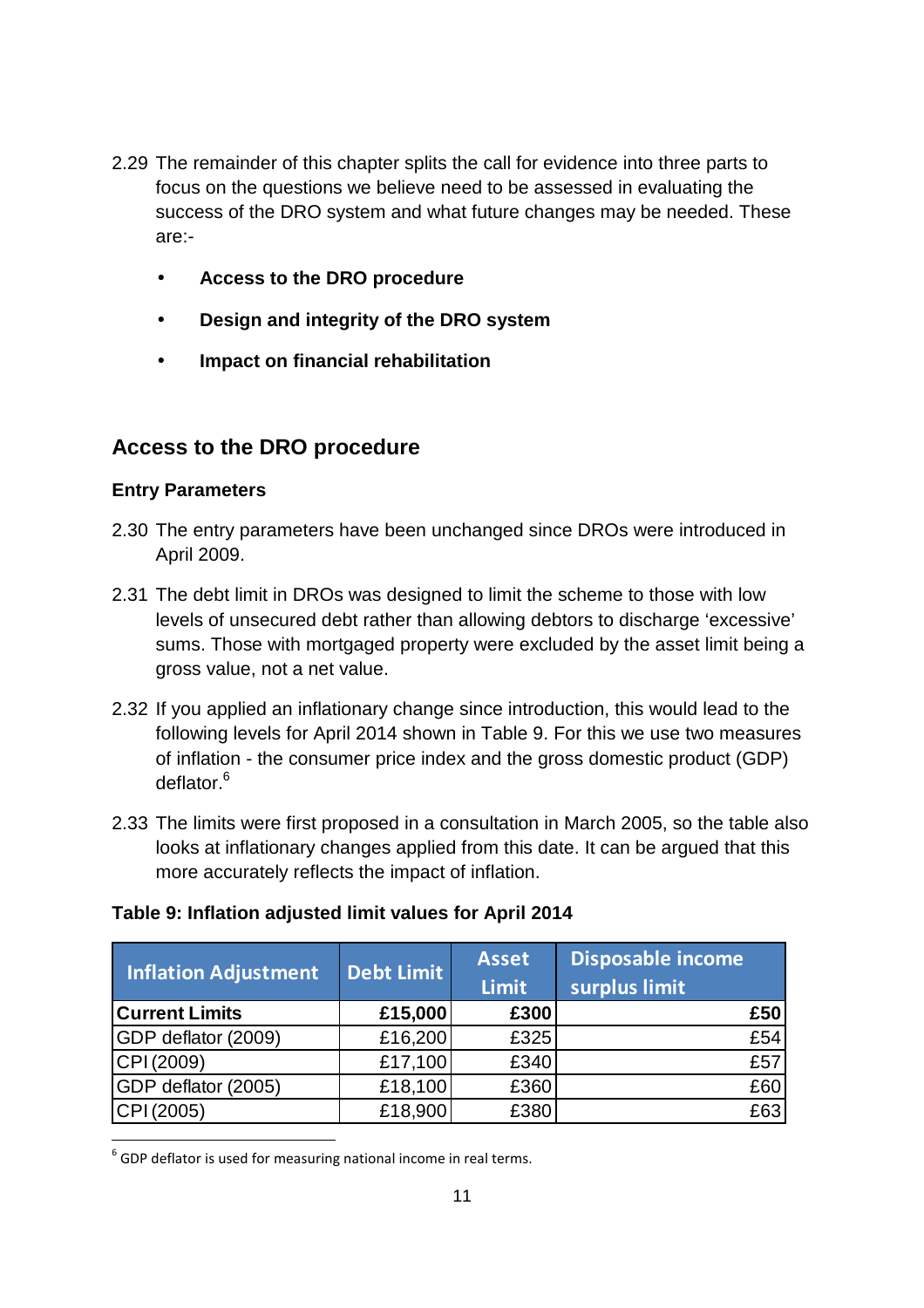2.34 Scotland has recently received Royal Assent (April 2014) for a Bill which includes a proposal for a Minimal Assets Process (MAP) which replaces the previous Low Income Low Asset route into bankruptcy. This is a similar product to the DRO product aimed at those with low levels of debt but who are unable to pay their debts. This is due to come into effect on 1 April 2015.

MAP has the following features:-

- **Debt Limit** Minimum £1,500 Maximum £17,000
- **Asset Limit** £2,000 (for relevant assets no single asset >£1,000)
- **Entry fee** £90

 $\overline{\phantom{0}}$ 

- **Discharge** Six month discharge from debts albeit with a post-bankruptcy restriction on credit for a further six months<sup>7</sup> after their discharge with an option to extend this restriction for a further six months
- **Entry restriction** Once in 10 years (compared to 5 years for bankruptcy)
- **Income restriction** £0 disposable income or income entirely from benefits.
- 2.35 The maximum debt limit of £17,000 came out of discussions between the Accountant in Bankruptcy and Citizens Advice (CAB) and StepChange as it represented the average debt level of debt advisors' clients, with a lower figure being seen as excluding too many debtors from applying.
- 2.36 Table 10 looks at the impact raising the debt limit in isolation might have on the number of people using bankruptcy if they were to switch to a DRO.

 $^7$  A person seeking £2,000 of credit is obliged to tell the creditor about the post-bankruptcy restriction. In cases where £1,000 credit has already been obtained there is an obligation to tell the creditor of that existing debt.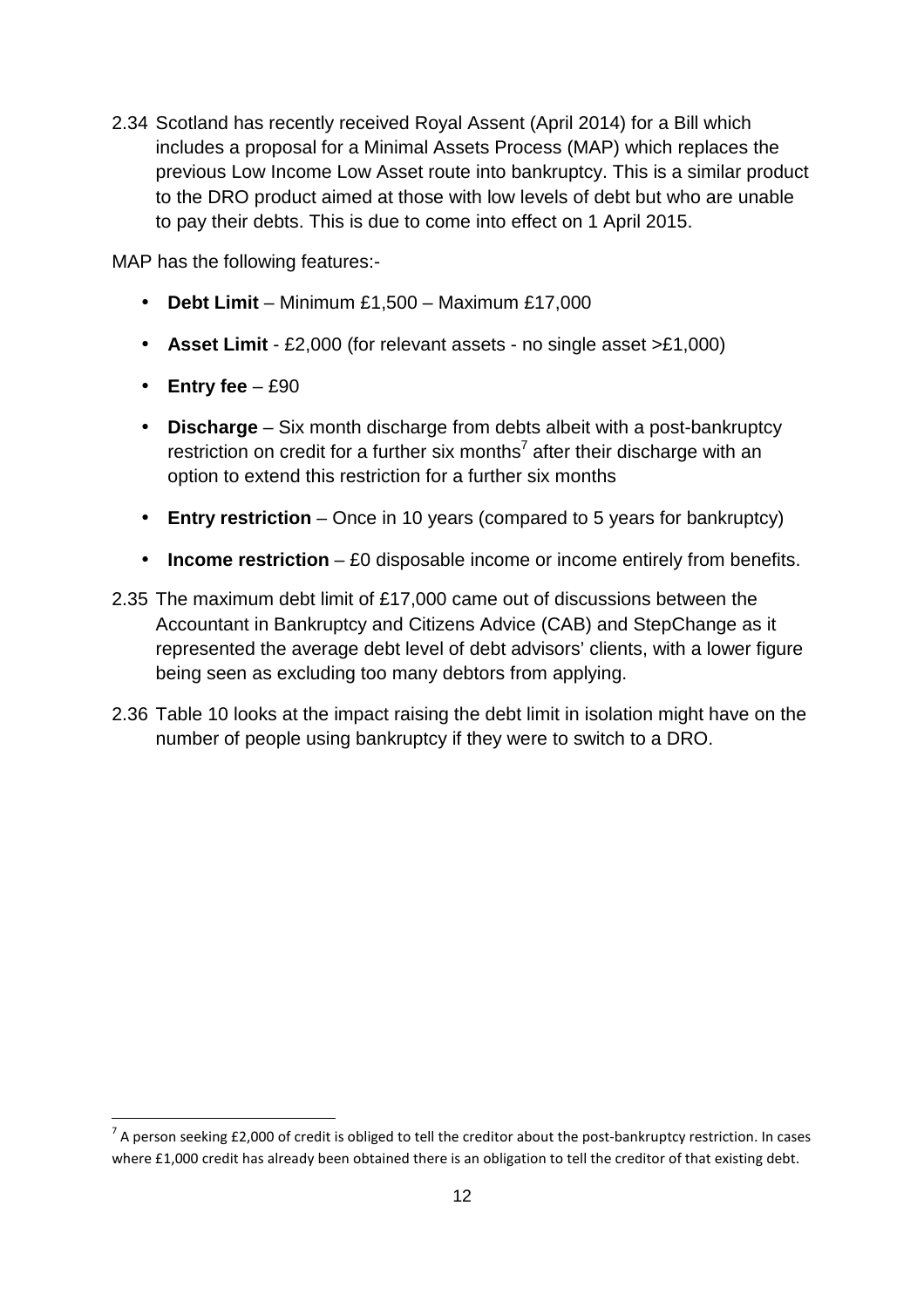|                    | <b>Estimated Value</b> |                                           |
|--------------------|------------------------|-------------------------------------------|
| <b>Range</b>       | <b>Number in range</b> | <b>Proportion (non-</b><br>blank entries) |
| $£0 - 15000$       | 1534                   | 7%                                        |
| £15001 - 16000     | 348                    | 1%                                        |
| £16001 - 17000     | 434                    | 2%                                        |
| £17001 - 18000     | 461                    | 2%                                        |
| £18001 - 19000     | 493                    | 2%                                        |
| £19001 - 20000     | 450                    | 2%                                        |
| £20001 - 22500     | 1059                   | 5%                                        |
| £22501 - 25000     | 945                    | 4%                                        |
| £25001 - 27500     | 876                    | 4%                                        |
| £27501 - 30000     | 775                    | 3%                                        |
| £30001+            | 16154                  | 69%                                       |
| <b>Blank</b>       | 49                     |                                           |
| <b>GRAND TOTAL</b> | 23578                  | 100%                                      |

**Table 10: Estimated value of debts held in bankruptcy cases in FY 2013/14** 

- 2.37 This shows that of the 23,529 bankruptcy cases in which we had data on the level of debt $^8$ , 1,534 could qualify for the DRO route based solely on the level of debt (but they might of course not meet the other criteria). Beyond the £15,000 debt level and up to £30,000 the table then breaks down the additional number of cases in each debt range. If the ceiling was raised to £20,000 an additional 9% of bankruptcies would qualify for a DRO on this basis; £25,000 an additional 18% of bankruptcies; and £30,000 would lead to 25% qualifying.
- 2.38 A similar exercise has been carried out for the asset limit:

l

 $^8$  There were 23,578 bankruptcies in the FY 2013/14. 49 of these did not show the level of debt.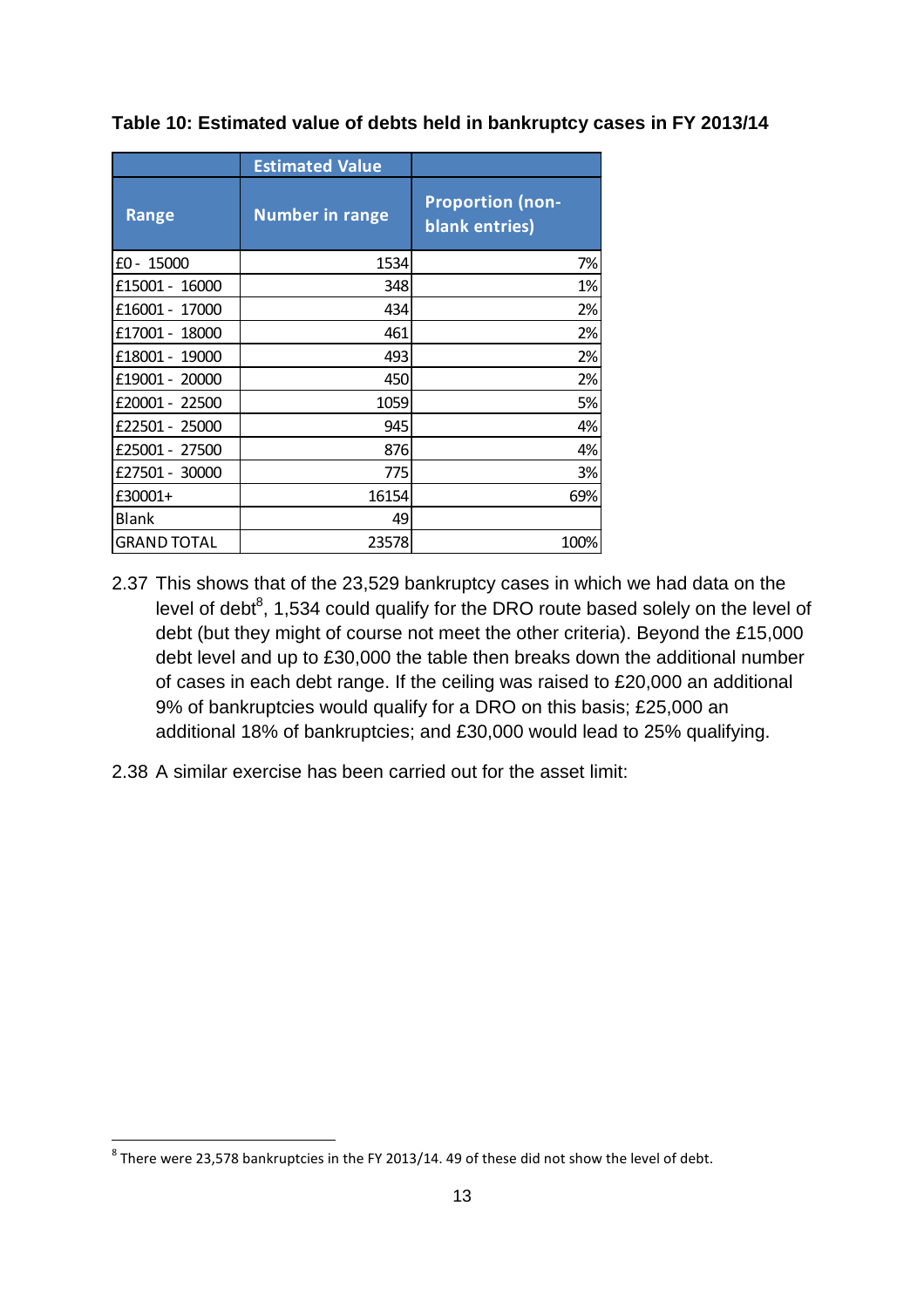| <b>Asset</b><br><b>Value</b> | <b>Number in range</b> | <b>Proportion in range (of</b><br>those entering a value) |
|------------------------------|------------------------|-----------------------------------------------------------|
| £0-300                       | 9735                   | 54%                                                       |
| £301-500                     | 1221                   | 7%                                                        |
| £501-1000                    | 2897                   | 16%                                                       |
| £1001-1500                   | 890                    | 5%                                                        |
| £1501-2000                   | 630                    | 4%                                                        |
| £2001-2500                   | 361                    | 2%                                                        |
| £2501-3000                   | 285                    | 2%                                                        |
| £3001-3500                   | 170                    | 1%                                                        |
| £3501-4000                   | 134                    | 1%                                                        |
| £4001-4500                   | 133                    | 1%                                                        |
| £4501-5000                   | 96                     | 1%                                                        |
| £5001+                       | 1402                   | 8%                                                        |
| <b>Blank</b>                 | 5622                   |                                                           |
| Total                        | 23578                  |                                                           |

#### **Table 11: Estimated levels of assets held in bankruptcy cases FY 2013/14**

- 2.39 Ignoring the blank entries where no asset record was entered for the debtor, 54% of bankruptcy cases in FY 2013/14 had an asset value within the DRO range of £0-£300. Increasing the asset limit to £2,000 would add a further 31% of bankruptcies (if they met the other criteria).
- 2.40 Finally we have combined the asset and debtor data in bankruptcy to consider the upper bounds of how many cases could be included if you changed the limits simultaneously.<sup>9</sup>

 $\overline{\phantom{0}}$ 

 $9$  We have not combined with the surplus income data because the vast majority of cases are missing a surplus income value.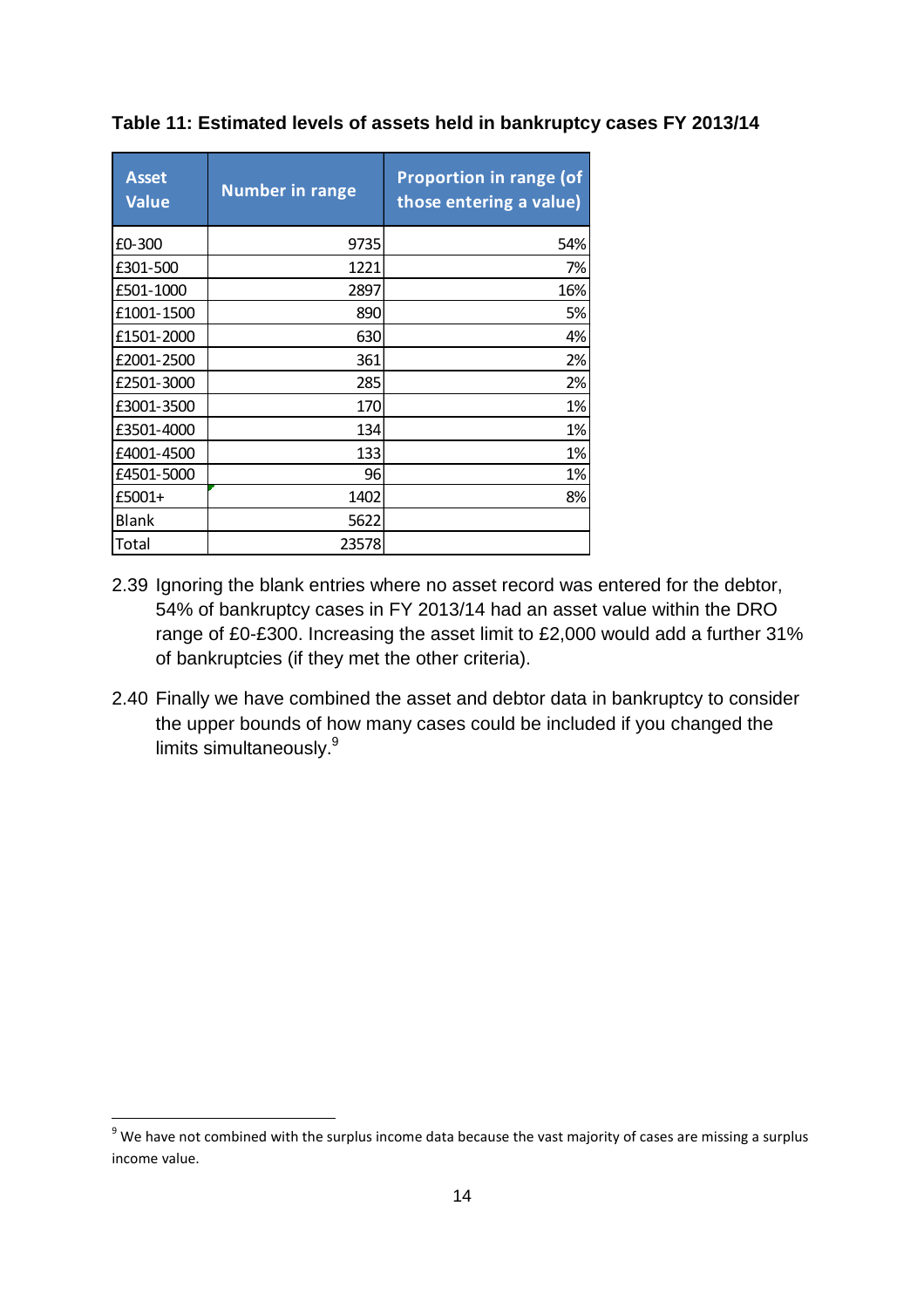## **Table 12: Number of bankruptcy cases FY 2013/14 below both a debt and asset limit (but not necessarily meeting the income test for a DRO)**

| <b>Change</b>          | <b>Estimated</b><br><b>Debts</b> | <b>Assets</b> | <b>Number of cases</b><br>(17,929 cases<br>show both an<br>asset+debt) | % of cases<br>(out of 17,929<br>cases) | <b>Number of</b><br>cases (Ratioed<br>to 23,578<br>bankruptcies) |
|------------------------|----------------------------------|---------------|------------------------------------------------------------------------|----------------------------------------|------------------------------------------------------------------|
| Current Limits         | $<$ £15,000                      | $<$ £300      | 480                                                                    | 3%                                     | 637                                                              |
| GDP deflator<br>(2009) | $<$ £16,200                      | $\leq$ £325   | 622                                                                    | 4%                                     | 825                                                              |
| CPI (2009)             | $<$ £17,100                      | $<$ £340      | 775                                                                    | 4%                                     | 1,014                                                            |
| GDP deflator<br>(2005) | $<$ £18,100                      | $<$ £360      | 932                                                                    | 5%                                     | 1,226                                                            |
| CPI (2005)             | $<$ £18,900                      | <£380         | 1,060                                                                  | 6%                                     | 1,391                                                            |
|                        | $<$ £20,000                      | $<$ £500      | 1,318                                                                  | 7%                                     | 1,745                                                            |
|                        | $<$ £25,000                      | $<$ £1,000    | 2,723                                                                  | 15%                                    | 3,584                                                            |
|                        | $<$ £30,000                      | $<$ £2,000    | 4,097                                                                  | 23%                                    | 5,399                                                            |

2.41 Table 12 looks at various permutations – including the impact of changing the limits in line with the two inflation measures. We have 17,929 bankruptcy cases where values for both the asset and debt levels have been recorded. The fourth column shows the number of cases out of these valid cases falling below the various limit, whilst the  $5<sup>th</sup>$  column shows these as a percentage of the valid cases. For example, 480 cases representing 3% of the 17,929 cases, in bankruptcy, sit below the current DRO limit of £15,000 debt and £300 eligible assets. The final column shows how many cases this implies for the full 23,578 bankruptcy cases from 2013/14 and assumes missing data matches the pattern of data we have collected.<sup>10</sup> This is provided to give a real indication of the actual effect of any change.

## **Q2 What level do you think the maximum debt amount should be set to and why?**

**Q3 Do you think there should be a minimum limit of debts?** 

## **Q4 What level do you think the maximum asset amount should be set at and why?**

2.42 Next we turn to look at the maximum level of surplus income which is currently set at £50 per month for DROs. Where the debtor is not subject to an Incomes Payment Order/Income Payments Agreement, surplus income data is not

l

 $^{10}$  This is thought to be a reasonable assumption.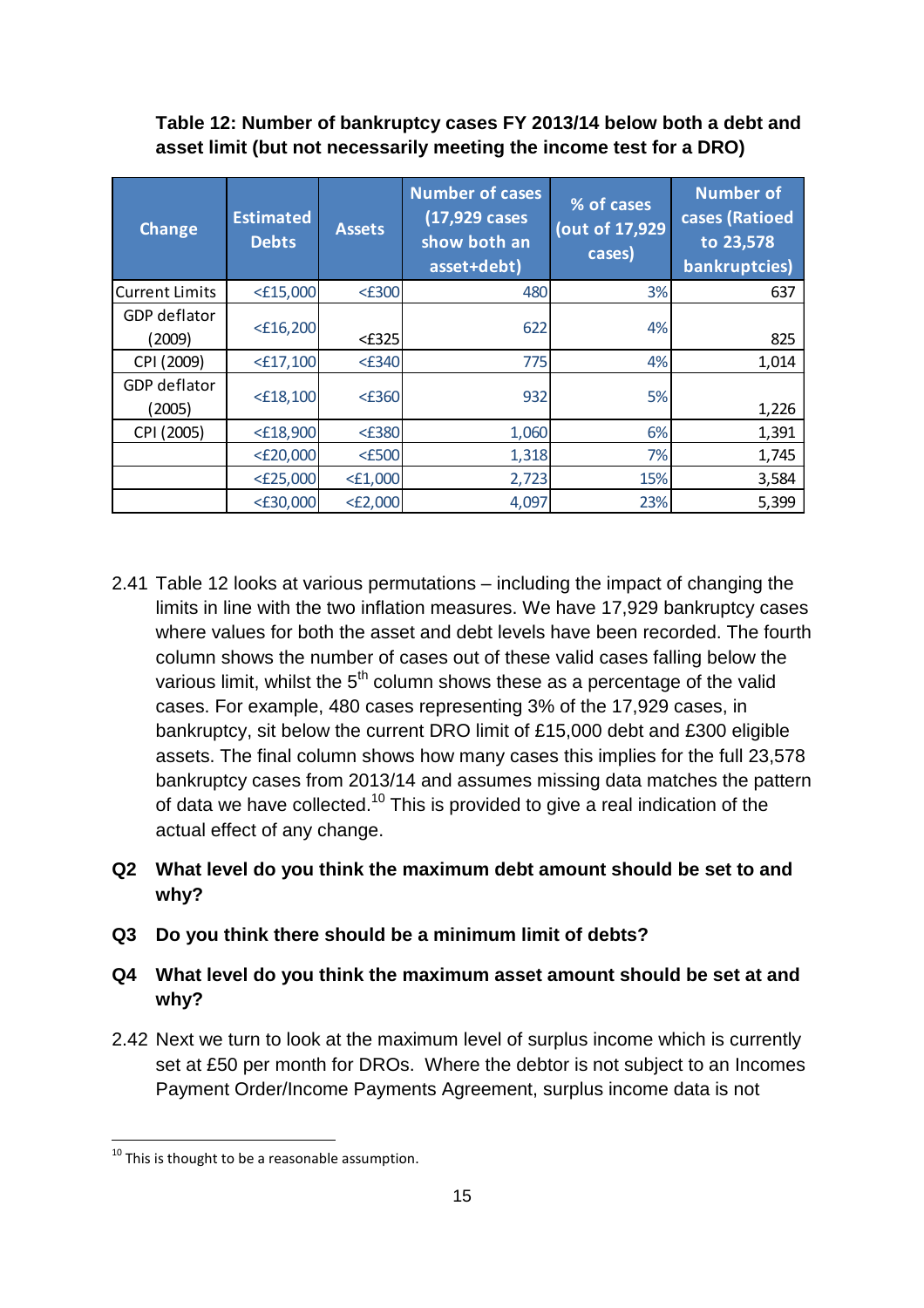routinely collected for bankruptcy cases, and hence we have data on only 1,500 of the total bankruptcy cases.

2.43 If we assume that the missing cases are equally distributed in line with the cases for which we have surplus income data, 25% of bankruptcy cases last year fitted within the £50 maximum limit under a DRO.

|                    | <b>Case</b><br>S | <b>Proportion</b><br>(non blank<br>cases) |
|--------------------|------------------|-------------------------------------------|
| £0-50              | 388              | 25%                                       |
| £51-100            | 321              | 21%                                       |
| £101-150           | 219              | 14%                                       |
| £151-200           | 143              | 9%                                        |
| $£200 +$           | 463              | 30%                                       |
| <b>Blanks</b>      | 22044            |                                           |
| <b>GRAND TOTAL</b> | 23578            |                                           |

**Table 13: Level of monthly surplus income in bankruptcy cases FY 2013/14** 

- 2.44 Since 2004, the Insolvency Service has used the Living Costs and Food Survey for calculating surplus income. This survey is produced by the Office for National for Statistics and sets out reasonable expenditure for different household sizes and types. Meanwhile two other calculators are exclusively used within the debt management and personal insolvency industry: the Common Financial Statement (CFS); and StepChange's debt remedy calculator. A consultation is ongoing to produce a Common Income and Expenditure Calculator to use as an industry standard.
- 2.45 The case for making an upward revision to the DRO surplus income level is arguably weaker than other possible changes to the limits. Under bankruptcy, an Income Payments Order will be put in place taking the whole surplus income if a bankrupt has a surplus income of more than £20 per month, subject to an allowance for emergencies and contingencies of £10 a month for each family member. Therefore given that DRO users will potentially get to keep more surplus income than bankruptcy, the case for increasing the limit to make the disparity larger still is weaker.
- **Q5 What level do you think the surplus income amount should be set at and why?**

## **For Q2-Q5 about the limits in addition to your views any case study evidence would be very useful.**

2.46 In addition to any switching from bankruptcy that may occur if any of these limits are raised, there may be additional people who are unable to currently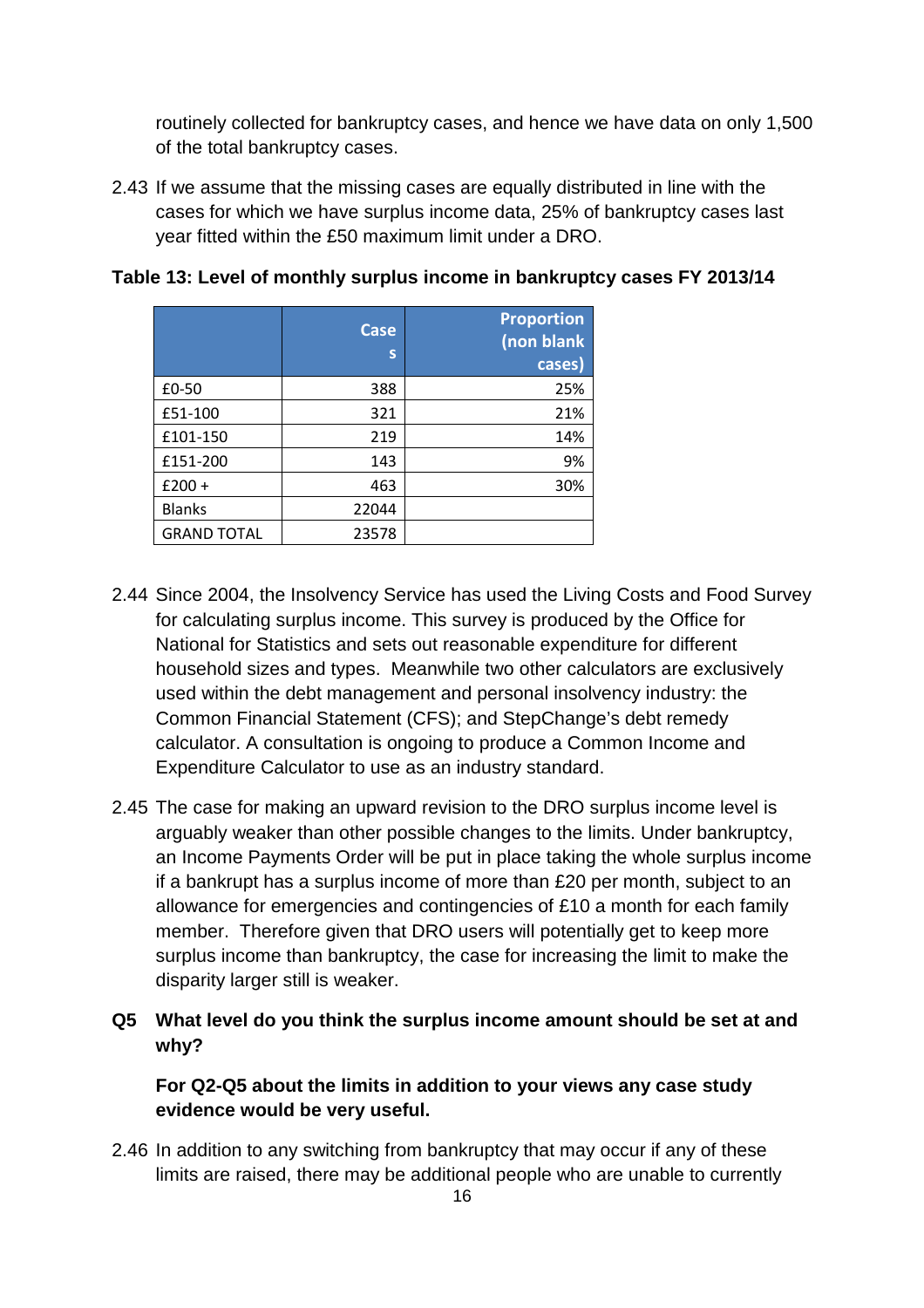afford the entry fee for bankruptcy (£705) who would then be able to qualify for a DRO.

## **Cost of DROs**

- 2.47 The cost of the DRO is £90, £80 of which covers the Insolvency Service's costs for administrating the scheme with £10 going to the Competent Authority. The charging by the Insolvency Service is on a cost recovery basis.
- 2.48 The payment of £10 per DRO application to the competent authorities is a payment to defray against their costs and expenses, for example training of intermediaries through a course provided by the Money Advice Trust. This payment is not meant to cover all costs however, because it was recognised at the time DROs were introduced, that DROs had the potential to save debt advisors significant time in the work they undertook on debtors' behalf.
- 2.49 A DRO drew a line in the sand preventing creditor action, and meant that debt advisors did not need to negotiate any repayment or defray any action on behalf of debtors with their creditors. In addition, it also removes the time devoted to assisting debtors to apply for grants in order to be able to petition for bankruptcy and any queries arising out of any subsequent bankruptcy proceedings.
- 2.50 The current cost of DROs is the same as the £90 fee the new Minimal Asset Process is expected to charge for entry in Scotland.
- **Q6 Do you think additional costs of the competent authorities should be covered by the application fee? If so, how much and why?**

#### **Payment system**

- 2.51 Debtors are able to pay the £90 fee either through using Payzone a payments acceptance network available in many local shops – or through payment at the Post Office. In addition payment can also be made using a charity cheque. In addition to being able to pay the £90 fee as a one-off payment, the fee can also be paid in £5 per week instalments. We believe there may be some instances where payment via either Payzone or the Post Office may not be geographically convenient.
- **Q7 Do existing payment systems provide sufficient coverage to enable debtors to pay the fee? If not, what other payment systems should be added?**

#### **Restriction on entering the DRO process**

2.52 A debtor is able to obtain a DRO once every six years – a period that was partly chosen because it matched the time period that entries remain on the credit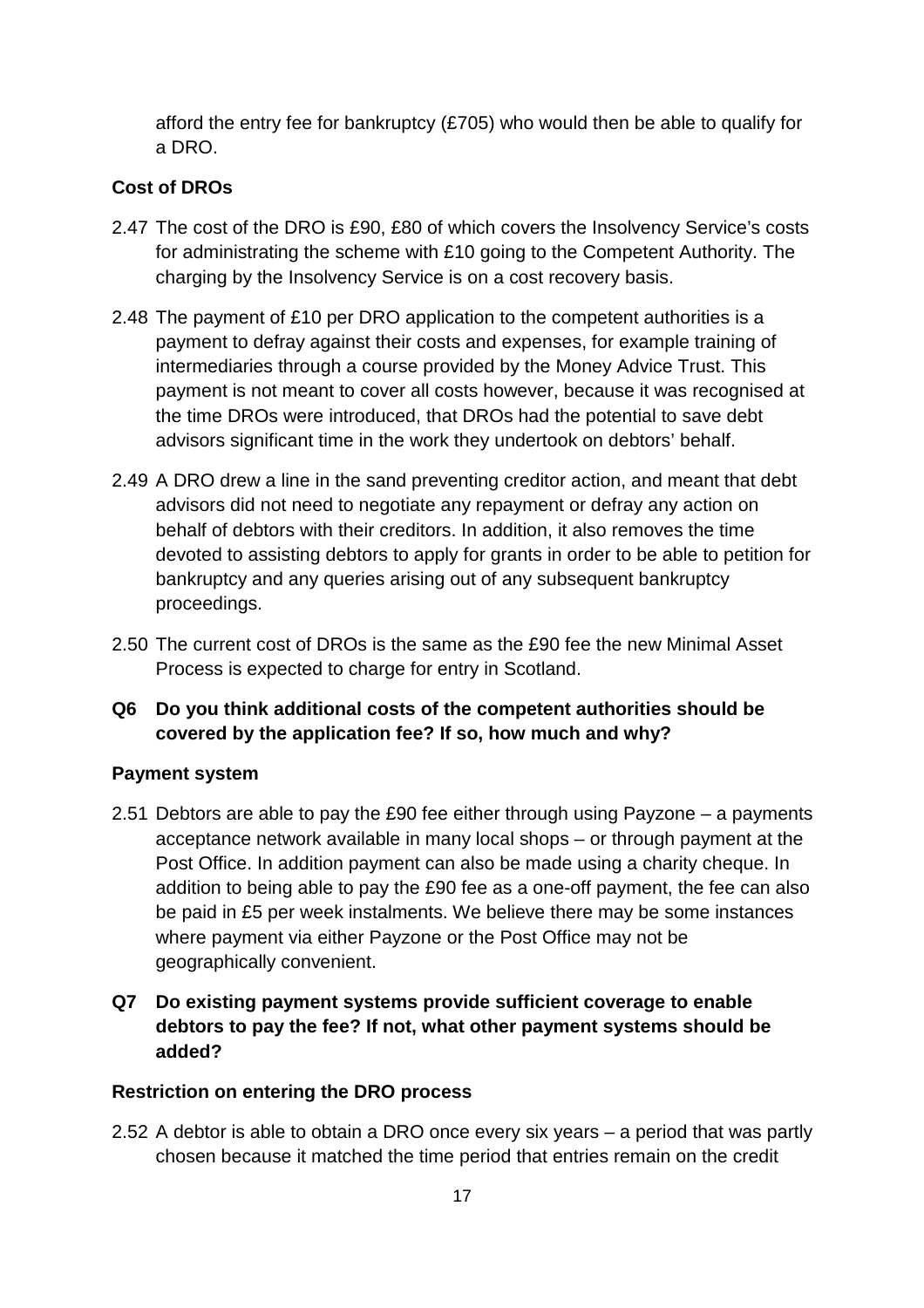reference agency registers. As part of the original DRO consultation, an additional barrier of limiting DROs to two per individual also attracted some support, although it was rejected on the grounds that having two separate limits on access (six years and only two applications) would make the checking system unnecessarily complicated and would add to costs.

- 2.53 Eighteen DROs have been rejected since the scheme's inception either at application stage or through a subsequent revocation on the basis of the person having had a previous DRO.
- 2.54 As reported previously, Scotland's Minimal Asset Process restricts access to once every ten years. Meanwhile entry to the New Zealand No Assets Procedure is a once only entry scheme, which is also unavailable to anyone who has previously been bankrupt.
- **Q8 Do you consider the six year restriction is appropriate? If not, please provide reasoning for an alternative.**

# **Design and integrity of the DRO system**

#### **The Competent Authority/Intermediary Model**

2.55 The model in operation was chosen for a number of reasons:-

- The intermediaries are experienced debt advisers who are effective at extracting and interrogating the information provided by debtors, and knowing when a DRO is the most appropriate solution. This ability to interrogate the information was seen as an important safeguard for creditors.
- Some applicants could have low levels of numeracy and literacy and the intermediary either through face to face or telephone conversation, could help ensure these people could access the system.
- Intermediaries' filling out the forms on behalf of debtors helps reduce the cost to debtors of wasted applications where they were not suitable candidates.
- The DRO system is electronic with the intermediary filling out and submitting the DRO application which is sent to the DRO Team within the Insolvency Service for processing. This is a low cost solution.
- The wider office network of debt advisers was seen as a benefit for access over the Official Receiver network in the original consultation. With the exception of the Citizen's Advice bureau, we believe most if not all of the other competent authorities provide a telephone service, further enhancing coverage.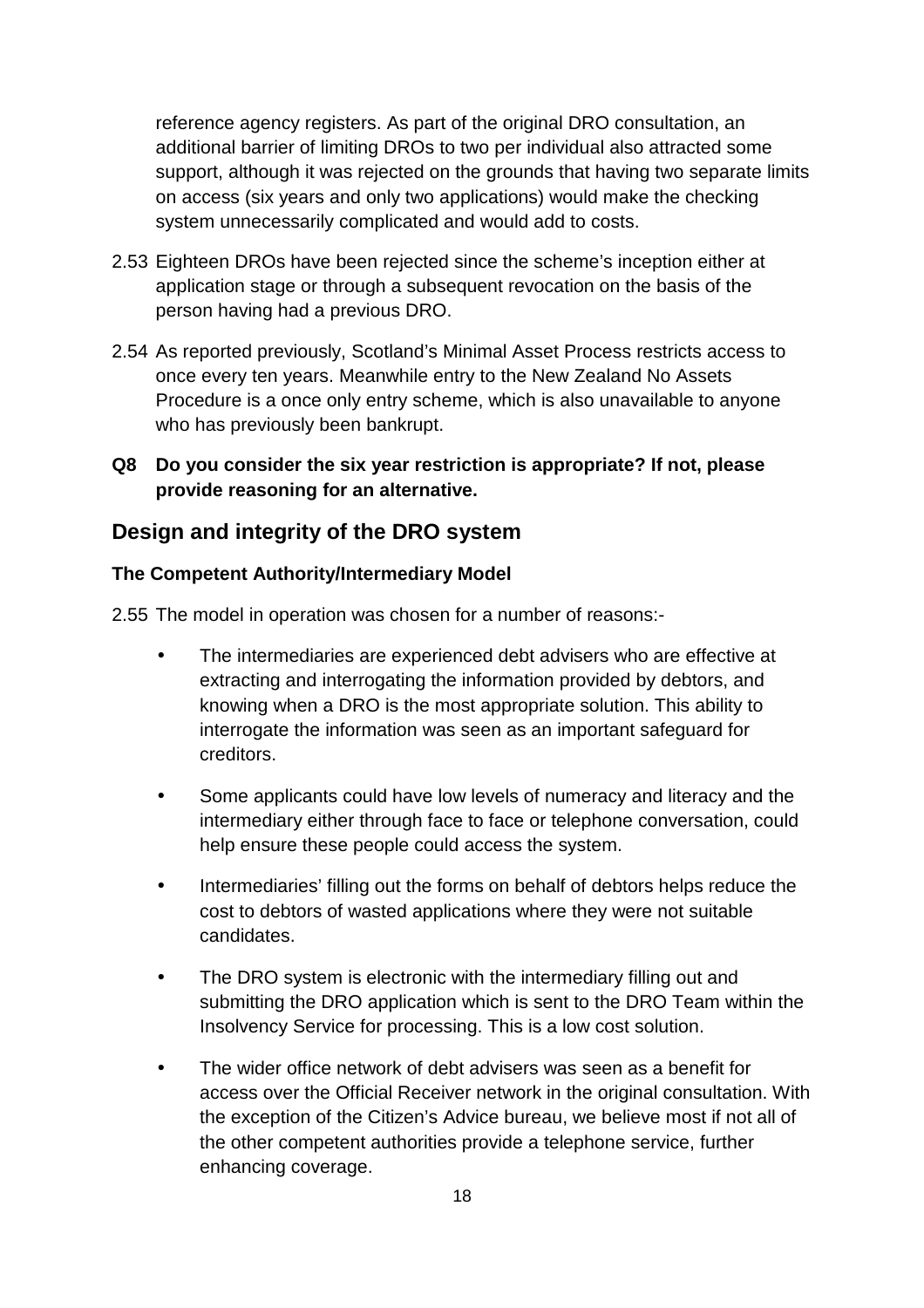- 2.56 The strong filtering role provided by intermediaries can be seen by the fact that 98% of applications for the FY 2013/14 submitted by intermediaries ended up in  $DROS<sup>11</sup>$ .
- **Q9 Do you consider the competent authority/intermediary model is working well? How could it be improved? Would another model be better?**
- 2.57 There are a number of specific questions we would like to explore around the current model.

## **Debtor experience**

- 2.58 An issue we wanted to consider was whether all debtors were able to access DROs and have four questions on this area.
- 2.59 **Debtor awareness** Are the debtors who DROs are aimed at aware of the existence of the DRO solution, and where they should go to enquire about whether they might qualify and to get an application submitted?
- 2.60 **Geographical coverage**: Although most providers give a telephone service potentially giving DROs national coverage, the Citizens Advice Bureau network which provides over 70% of intermediaries and is responsible for over 50% of DRO applications does not provide a telephone service. Citizens Advice service is delivered through face to face with some outreach work, where access is more dependent on having branches near applicants. Does this create any gaps in coverage?
- 2.61 **Speed of applications:** Obtaining a DRO quickly is an important consideration for a debtor as it enables the individual to obtain earlier protection from their creditors. Due to the need to get an appointment at a Citizens Advice Bureau, we believe an application can take around 4-6 weeks from initial contact to being sent to the DRO team. In terms of the DRO team's processing of applications, the time to process an application depends in part on whether there are any gaps or errors in the information sent by the intermediary to them. Where all information is correctly filled in and the additional checks are completed satisfactorily, the DRO team were able to make a Debt Relief Order within 48 hours for 99% of cases.
- 2.62 **Availability of intermediaries:** One issue we have been made aware of is that the number of DROs may be being limited due to a lack of intermediaries to process the cases. The number of intermediaries fell from 1,881 in 2012/13 to 1,851 whilst there was a larger proportionate fall in the number of DROs submitted from 31,182 to 27,329.

l

 $11$  26,876 approvals for 27,329 applications.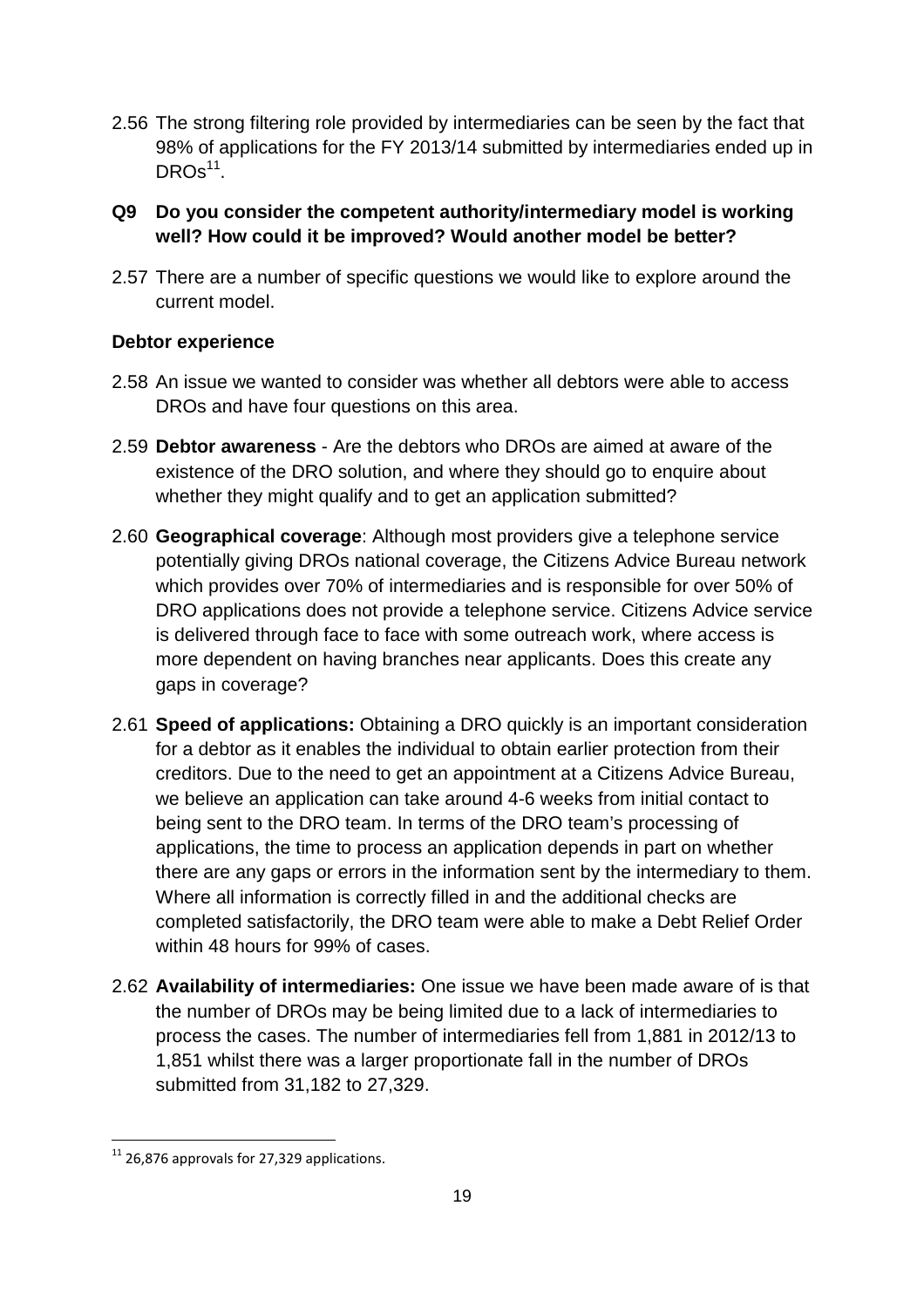- **Q10 Are debtors who are suitable for DROs aware of their existence?**
- **Q11 Do debtors know to contact a competent authority to pursue a DRO application?**
- **Q12 Is there any issue with the geographical coverage of the competent authority networks?**
- **Q13 Is there any issue with the speed of DROs applications? If yes how can it be improved?**
- **Q14 Is there any issue with the number of intermediaries? If yes, is this a funding issue?**

## **Revocations**

l

- 2.63 A DRO can be revoked due to an objection by a creditor to the granting of the DRO, a material omission of information from the DRO application or because of an improvement in the debtors' financial situation meaning that they can now deal with their debts.<sup>12</sup> The debtor has a duty to inform the Official Receiver of any such changes. Creditors are able to inform the DRO Team if they become aware of a change in circumstances. During the moratorium period it is the Official Receiver's decision whether to revoke the DRO. Outside this period the power lays with the Court.
- 2.64 Revocations for the past three years have been running at around 300 per FY. Objections – which will mostly come from creditors although could come from a third party if they aware of a change in circumstances for the debtor – peaked at 402 cases in FY 2010/11 and has fallen to 271 in FY 2013/14. This decline reflects in part creditors better understanding of the DRO process and the grounds on which they can object.

## **Table 14: Statistics on revocations per year**

|           | <b>Revocations</b> | <b>Objections</b> |
|-----------|--------------------|-------------------|
| 2009/2010 | 90                 | 335               |
| 2010/2011 | 188                | 402               |
| 2011/12   | 300                | 353               |
| 2012/13   | 301                | 275               |
| 2013/14   | 310                |                   |

 $12$  The death of the DRO debtor is a further valid reason for revocation.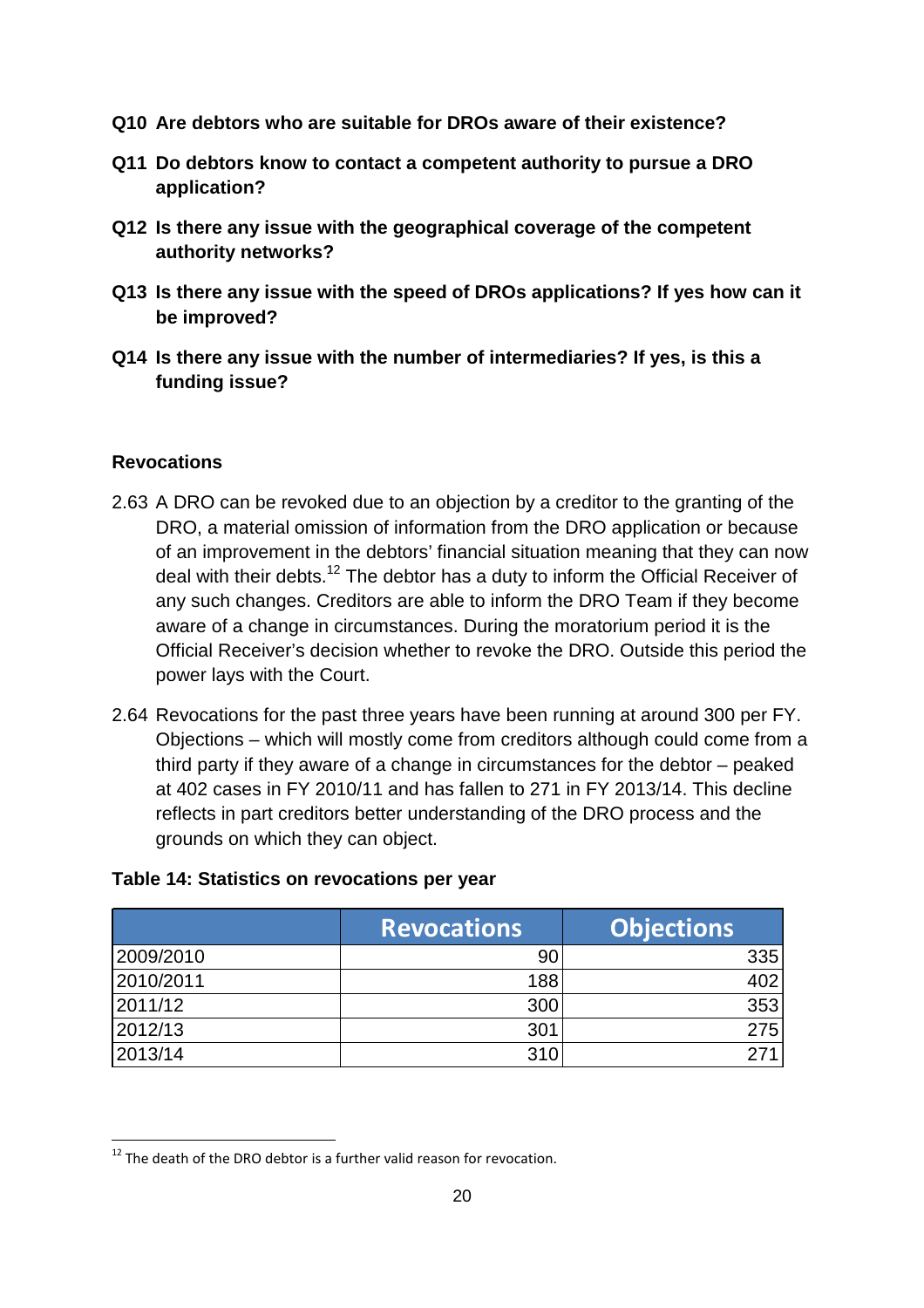- 2.65 Approximately 1% of cases in 2013/14 (282 out of 26,876 DROs) ended up needing to have an Income and Expenditure Survey to reassess eligibility for a DRO following an improvement in the debtor's income or asset position. Unlike the decision to approve a DRO where the debtor needs to meet the entry criteria to qualify, the official receiver has the discretion to decide if the change in financial circumstances is sufficient enough to allow the debtor to deal with their creditors. This led to 154 revocations in 2013/14 on the grounds that the asset limit was exceeded, and 29 revocations on the ground that the disposable income had been exceeded.
- 2.66 The decision to revoke a DRO or not revoke a DRO by the Official Receiver is appealable to the court. Since inception there has been one creditor objection that went to the court. This appeal was successful.
- 2.67 There have been two debtor challenges to the court following a decision to revoke a DRO following an improvement in financial circumstances. One such challenge was successful on the fact that the official receiver had not exercised discretion in revoking a DRO because due to a change in circumstances the debtor was no longer within the limits. The legislation specifically allows discretion to be exercised. Since this decision, the decision to revoke following a change of circumstances is no longer being so strictly applied, with revocation now only occurring if the creditors could be expected to benefit if the DRO was revoked.
- **Q15 Do you think that the revocation system is working effectively? If not, what changes should be made?**
- **Q16 Is the current treatment of increases in income and asset windfalls appropriate?**

#### **Enforcement Regime**

- 2.68 Debt relief restrictions orders (DRRO) or debt relief restriction undertakings (DRRU) (where someone voluntarily agrees to a sanction) can be sought where the OR considers there has been reckless or dishonest behaviour during the period of their insolvency. The restriction extends the original restrictions around obtaining credit and acting as a company director (without leave of the court) for between 2-15 years depending on the seriousness of the behaviour.
- 2.69 The decision as to whether to pursue a restrictions order is made by the Authorisation Team (on behalf of the Secretary of State) which is part of Investigations and Enforcement Services within the Insolvency Service. The decision to proceed is made on whether it is in the public interest.
- 2.70 Table 15 shows the number of restrictions given out per year.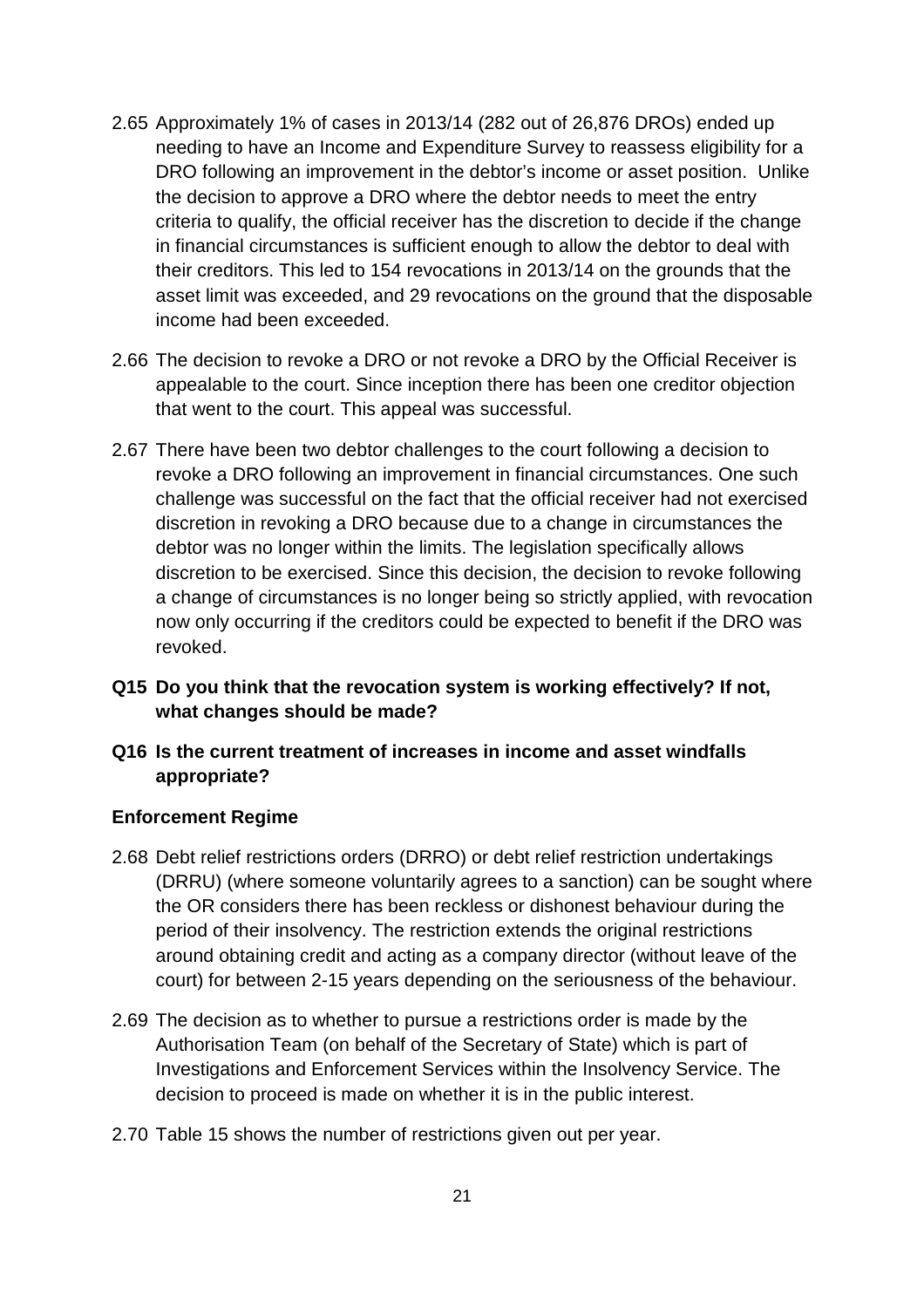## **Table 15: Number of DRO restrictions per year**

|           | <b>DRROS/DRRUS</b> |
|-----------|--------------------|
| 2009/2010 |                    |
| 2010/2011 |                    |
| 2011/12   |                    |
| 2012/13   |                    |
| 2013/14   |                    |

- 2.71 Failure to fully disclose assets was the largest reason behind the granting of a DRRO/DRRU last year. By contrast there are very few restrictions imposed due to non-disclosure of liabilities. DRRO/DRRUs can also be issued if gambling is involved, or for example if there has been false information given by the debtor about their employment status in order to obtain a loan.
- 2.72 A restrictions order/undertaking does not automatically lead to a revocation of the DRO. If the restriction is imposed following the person withholding details about their financial circumstances in order to get under the maximum limits on DROs, this would see the DRO revoked. If however, the restriction was due to gambling or other culpable behaviour, the person may still qualify for the DRO and therefore it would remain in place.<sup>13</sup>

## **Q17 Do you consider that the DRO restriction system is working well to deter reckless behaviour? What changes should be made, if any?**

# Financial Rehabilitation

2.73 An important element of the benefit DROs are designed to achieve is around restoring individuals to financial health and financial market participation who would otherwise remain burdened by debt. There are three elements where the DRO process can influence the ability of a debtor to financially rehabilitate: entry; the process itself; and post DRO policies of lenders and credit rating agencies.<sup>14</sup>

## **Entry**

 $\overline{\phantom{0}}$ 

2.74 A DRO may lead to greater financial rehabilitation if through providing a lower cost insolvency solution; it enables a debtor to deal with any debt issues earlier and following a DRO return to a sound financial footing sooner.

<sup>&</sup>lt;sup>13</sup> In the case of a debt that was fraudulently acquired. The DRO would cover this debt, but once the DRO had ended at 12 months, the debt would be reinstated and the creditor could pursue it.

<sup>14</sup> in addition to this evidence gathering exercise, we also intend questioning a number of recent DRO debtors to a to get their views on the degree to which a DRO has helped them to resolve their debt issues.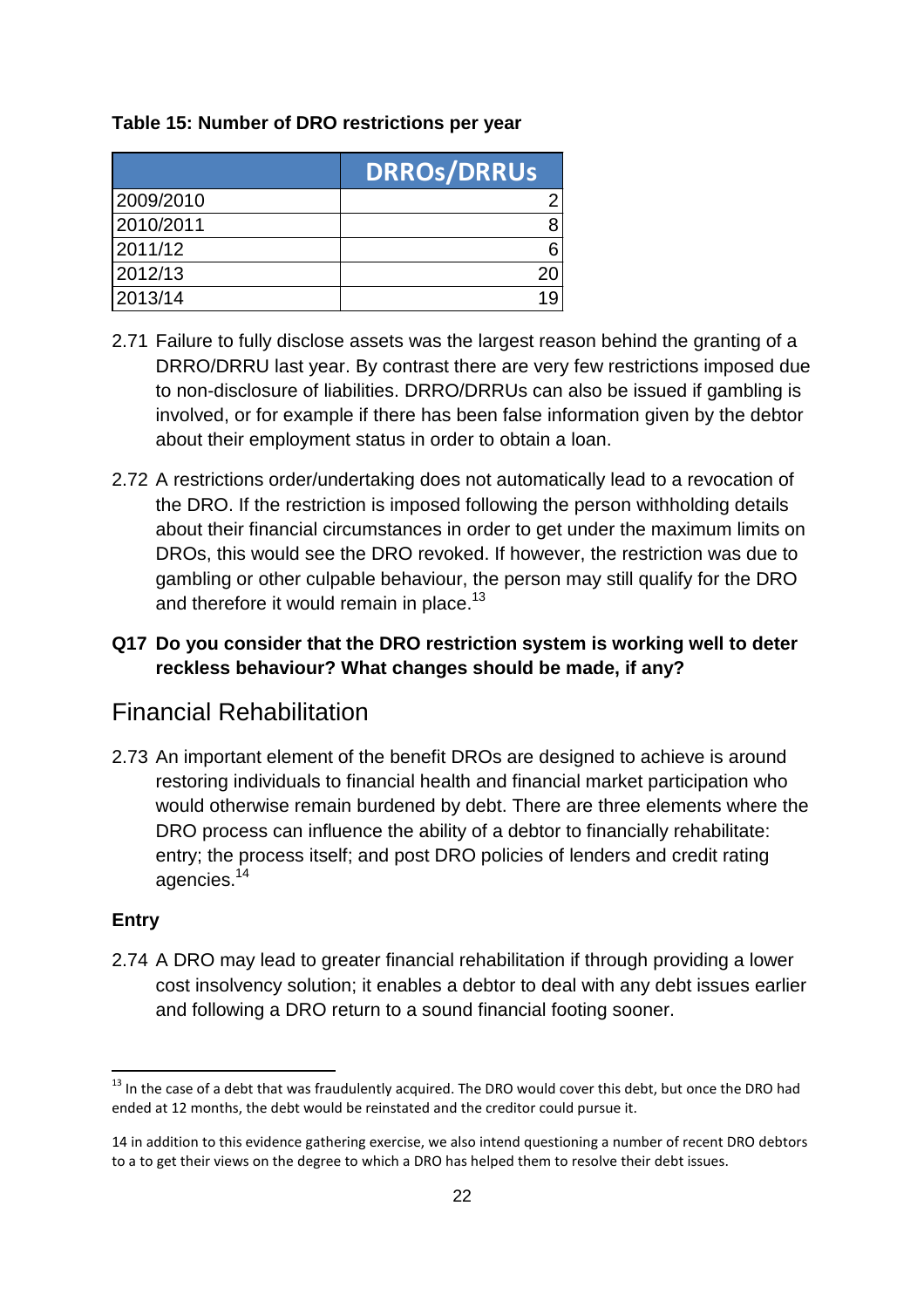**Q18 Do you consider that the DRO regime has encouraged debtors to seek debt relief at an earlier stage? If yes, please explain how this has been a benefit including any case study evidence?** 

## **DRO Process**

## **Period of discharge**

- 2.75 The period of the discharge (the moratorium) of the debt under a DRO is twelve months – in line with the discharge period for bankruptcy<sup>15</sup> – after which any scheduled debt is cancelled. By contrast the period of the cancellation of debts for Scotland's new MAP route into bankruptcy is six months, which is different from the length of time restrictions around obtaining credit are imposed, which is twelve months.<sup>16</sup>
- 2.76 A longer period of discharge from debts allows a greater opportunity for creditors to receive a payment if for example the debtor receives a windfall and the DRO is revoked. The discharge period needs to balance the need to impose a suitable period of restrictions on the debtor to discourage debtors taking on unserviceable debts, with the need to help debtors rehabilitate themselves - which includes being able to re-engage with credit markets once their debt has been cancelled.
- **Q19 What is an appropriate length of time for discharge?**
- **Q20 Do you think the length of discharge and the length of DRO restrictions should be the same or different? Please provide reasoning for your response and indicate what an appropriate time for both is?**

## **Impact of DRO restrictions on employment and self employment**

- 2.77 During the period of the DRO, any increase in income needs to be reported to the OR, for instance due to gaining employment or a promotion, which could lead to a revocation of the DRO if the change is significant. The same applies to undertaking any additional self-employment work. This could in theory act as a disincentive to get a job, seek a job or get additional self-employment work and therefore limit the debtor's ability to rehabilitate.
- 2.78 Initial conversations with the DRO Team have indicated that they have seen many cases of people on DROs getting a job – so at least anecdotally it

l

<sup>&</sup>lt;sup>15</sup> Discharge in bankruptcy refers to the discharge of the individual from their bankruptcy. This discharge is not mirrored in DRO. However both procedures have their debts discharged after 12 months.

 $16$  The DRO restriction around obtaining credit is also 12 months.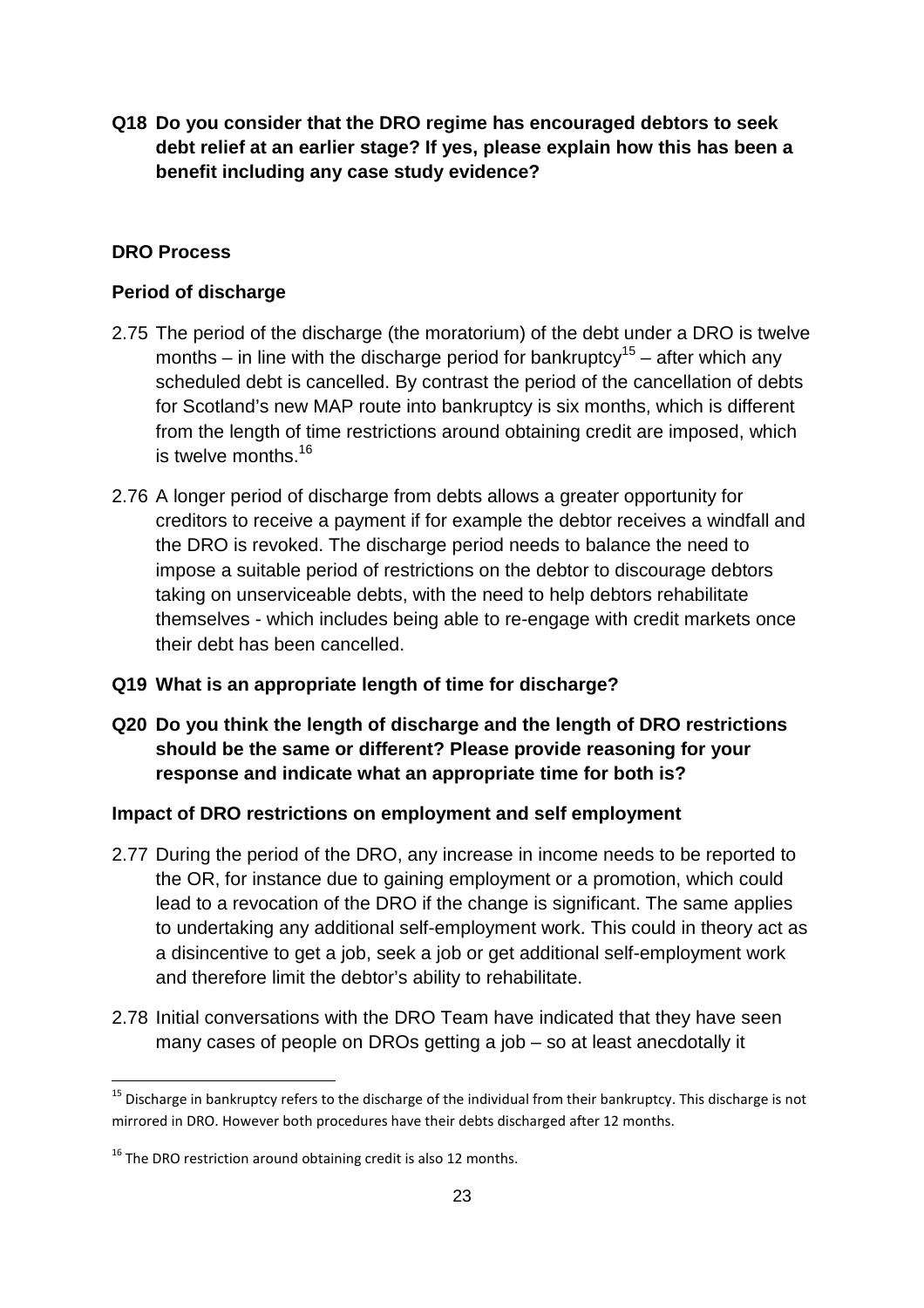appears that it is not acting as a disincentive to improve the debtors circumstances. Indeed it was commented that the typical low skilled job that someone subject to a DRO is more likely to acquire, may be insufficient to move someone outside of the DRO qualifying parameters.

## **Q21 Do you think DROs impose any barriers on employment or self employment? If yes, how could this be mitigated?**

### **Post DRO lender policies**

- 2.79 Equally important for rehabilitation is the policies of lenders and credit reference agencies to a debtor who has had a DRO – and thus the debtor's ability to access credit in future. However, given many DRO users may have little or no income, it is likely that many individuals will remain credit excluded, even after having their debts written off, preventing any full rehabilitation.
- 2.80 This commercial decision is purely for lenders and credit reference agencies to make, but capturing the policies in place is an important part of commenting on likely debtor rehabilitation.

## **Q22 Lenders/Credit rating agencies only: What credit policies do you have for someone who has gone through the DRO process?**

#### **Impacts of financial rehabilitation**

l

- 2.81 Finally we wanted to gather evidence on the impact on debtors of any financial rehabilitation gained from debt relief from DROs. The initial evaluation report<sup>17</sup> we conducted back in 2010 highlighted a number of effects. A Save the Children Fund<sup>18</sup> report stated that measures which help to put low-income families back in control of household finances are essential to tackle child poverty. The report considers the impact of carrying debt on families struggling to heat their homes, buy clothes for their children and provide basic household items such as a cooker and a fridge.
- 2.82 Other issues highlighted was the impact of debt on mental health. This problem lost UK employers 11.4 million man days per annum back in 2008/09<sup>19</sup>. This

<sup>&</sup>lt;sup>17</sup>http://webarchive.nationalarchives.gov.uk/20121212135622/http:/www.bis.gov.uk/insolvency/evaluationreports-pubs

<sup>18</sup> The Save the Children Fund, 2009. *The impact of debt on the UK's lowest earning families*. Available at: http://www.savethechildren.org.uk/en/docs/Debt\_brief.pdf

<sup>19</sup> Health and Safety Executive. *Labour Force Survey 2008/09*. Available at: http://www.hse.gov.uk/statistics/causdis/stress/scale.htm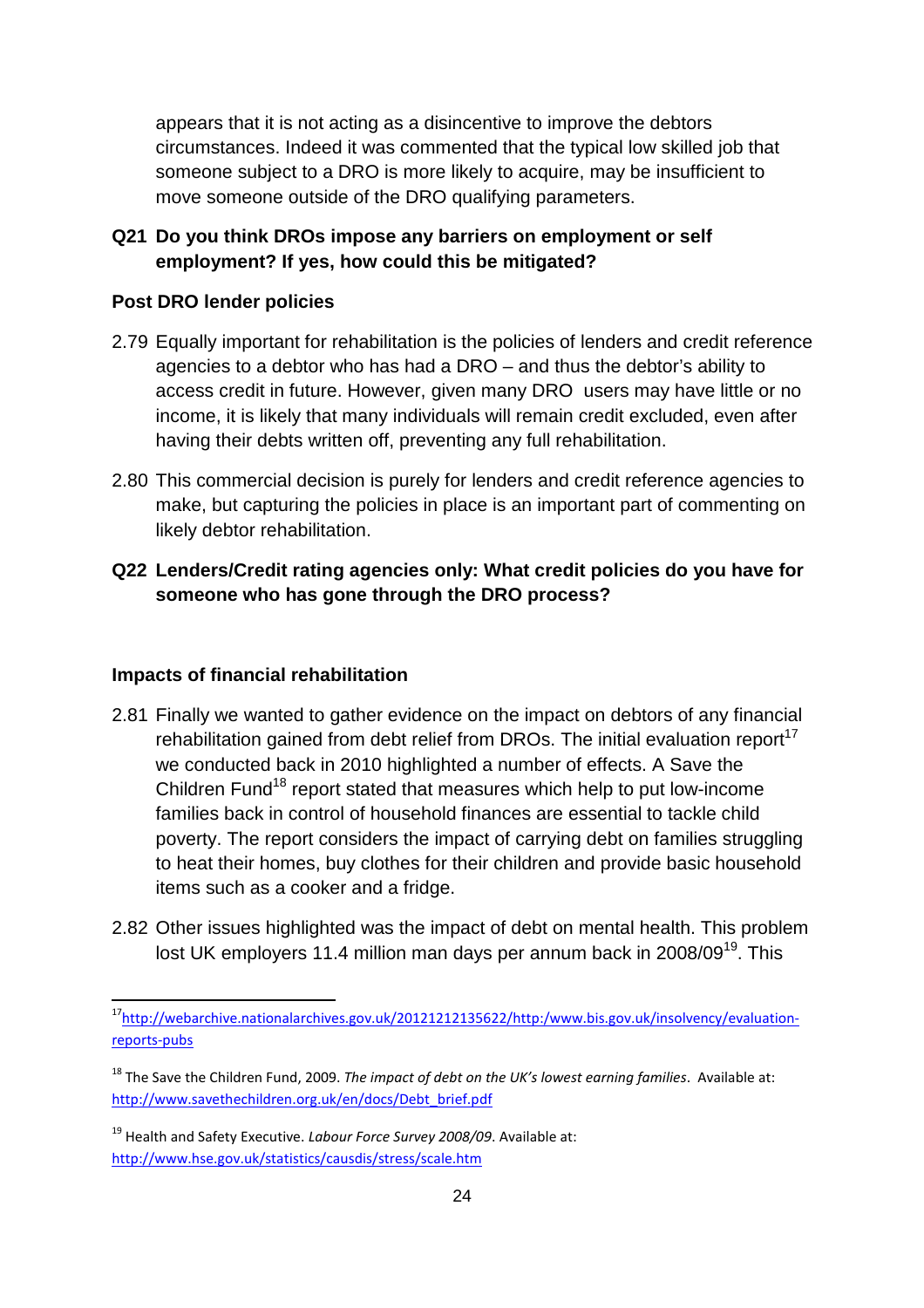was estimated by the NHS to cost the UK economy in the region of £23 billion, plus care costs of £12.5 billion<sup>20</sup>.

- 2.83 A BERR report on over-indebtedness also showed that persistent ill health combined with unresolved credit commitments can cause a prolonged cycle of debt and ill health (most commonly ill health relates to psychological conditions) $21$ . Another study identified a 'moderate association' between debt and mental health, suggesting that an individual's attitude towards debt is important, as the extent to which they worry about debt can have a greater impact on mental health than the level of debts $^{22}$ . It also found that the overall mental health issue for people in debt is significant, citing international studies which found links between debt and suicide/self harm<sup>23</sup>
- **Q23 What impact have DROs had on the wellbeing of debtors please provide evidence?**

 $\overline{a}$ 

<sup>&</sup>lt;sup>20</sup> NHS Evidence resource. Available at: http://www.library.nhs.uk/mentalhealth/viewresource.aspx?resid=105867

<sup>21</sup> <sup>21</sup> Disney, R. Bridges, S. & Gathergood J., 2008. *Drivers of Over-indebtedness*. Report to BERR. Available at: http://www.berr.gov.uk/files/file49248.pdf

<sup>22</sup> Fitch, C et al, 2010. Debt and Mental Health: *What do we know? What should we do?* Available at: http://www.rcpsych.ac.uk/pdf/Debt%20and%20mental%20health%20(lit%20review).pdf

 $23$  Ibid - Pg 14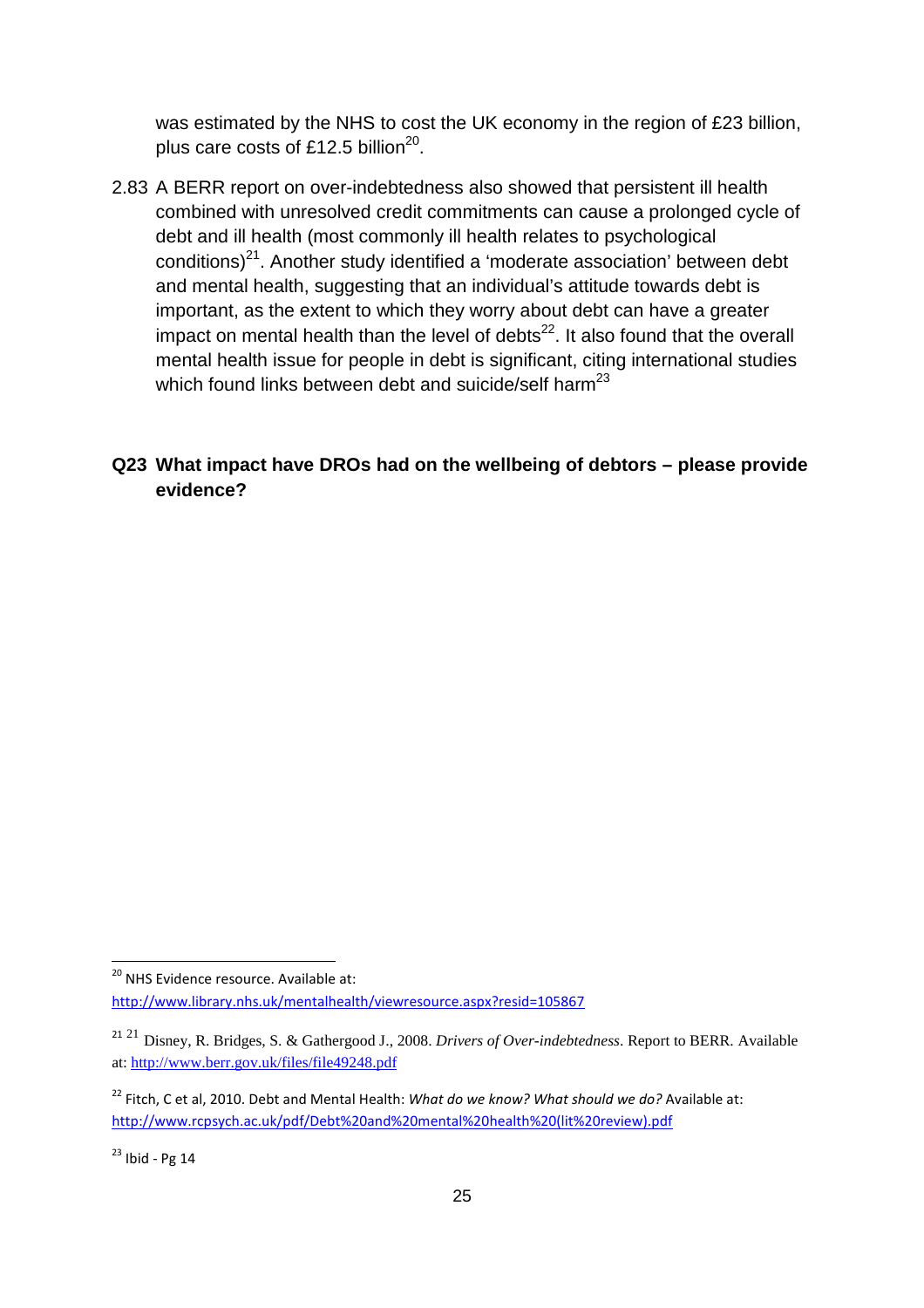# **3. Bankruptcy creditor petition limit**

- 3.1 The minimal amount of debt a creditor needs to be owed in order to petition the court for someone's bankruptcy has been £750 since 1986. This has given creditors, due to the effect of inflation, an enforcement option over low level debts, which Parliament had not originally intended them to have.
- 3.2 Furthermore, bankruptcy is an extremely expensive way of recovering low level debts. It is a judicial process, which will involve fees to cover the actions by the Official Receiver, court costs including solicitor costs for creditors, and in cases taken on by insolvency practitioners where there are sufficient assets to realise, their fees. As a tool for returning money to creditors in low value cases it is largely ineffective.
- 3.3 A Newsnight piece on 23 April 2014 highlighted a number of cases where individuals had been placed into bankruptcy through a creditor petition for a low value debt, but who had ended up facing far larger debts through the bankruptcy process. One example was of a person originally with a £1,350 council debt that has turned into a debt of £80,000 through bankruptcy. Another example was a couple with a £7,000 debt which turned into a £100,000 debt through the fees charged in bankruptcy, and who were forced to sell their house for £110,000, eventually only seeing £15,000 back. In addition the Secretary of State has over the years received complaints from aggrieved bankrupts complaining about the low level of the creditor petition level which has been used to put them into bankruptcy.
- 3.4 Given its potentially devastating effect upon individuals and families, bankruptcy should be used as a last resort by creditors to resolve any unpaid debts.
- 3.5 There have also been a number of legal rulings where the appropriateness of using bankruptcy as a tool for recovering small level debts has been questioned. For instance in Ford v Wolverhampton CC the Ombudsman found that there had been maladministration by the local authority insofar as it had obtained a bankruptcy order against the debtor in respect of arrears of council tax of £1,105. Commenting the Ombudsman said, "There is a question of proportionality here, too. The council cannot turn a blind eye to the consequences to the debtor of any recovery option it pursues……. The dire and punitive consequences of bankruptcy, involving a multiplication of the original debt many times over and frequently incurring the loss of the debtor's home,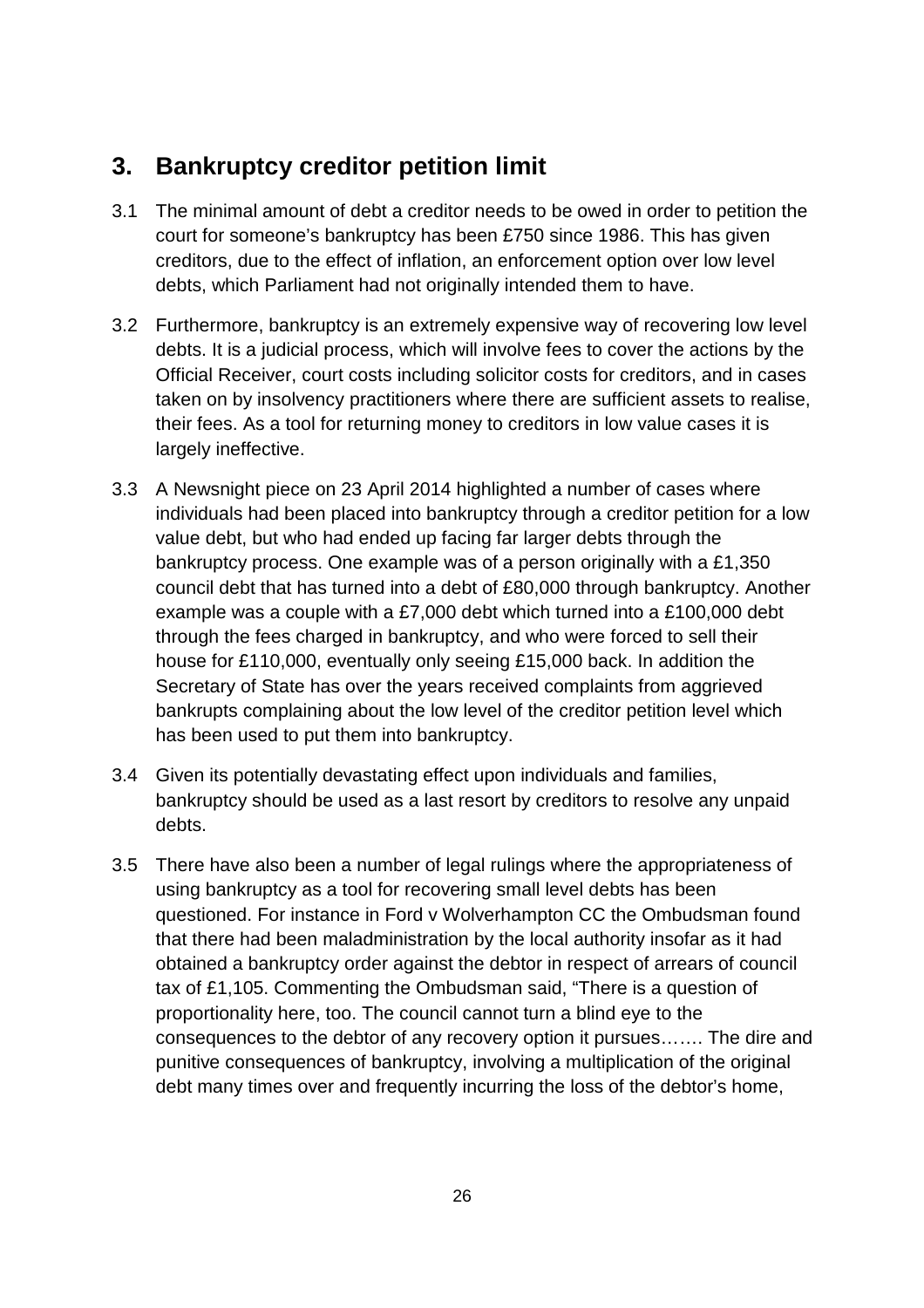must be a factor to be taken into account in deciding that the 'last resort' [bankruptcy] is indeed appropriate." $24$ 

- 3.6 In another case, Hunt v Fylde BC the issue of human rights was raised by the district judge, "as we contemplate an individual losing his home for a small tax liability when the more proportionate remedy of a charging order subject to court control is better".
- 3.7 These rulings however may not have wider application to cases that do not involve a petition brought by a local authority. Further in Griffin v Wakefield Metropolitan DC, Judge Walker, referring to bankruptcy, stated that there can be no objection to the use of a procedure which is permitted by statute and regulations.

## **Devolution**

3.8 Any change to the creditor petition limit would cover England and Wales only. Bankruptcy (sequestration) is devolved to Scotland where the petition limit for bankruptcy in Scotland was changed to £3,000 in April 2008. All insolvency matters are devolved to the Northern Ireland Executive. The creditor petition limit is £750 in Northern Ireland.

#### **Potential changes**

 $\overline{\phantom{0}}$ 

3.9 Applying an inflationary adjustment, would return the level for the creditor petition limit to the real values envisaged by Parliament in 1986. Table 16 shows these values for CPI inflation for 2013, and for the GDP deflator – up to the end of the financial year 2013/14.

#### **Table 16: Inflation adjusted credit petition limit**

| <b>Inflation Adjustment</b> | Credit petition limit  |
|-----------------------------|------------------------|
| CPI                         | £1,700 (2013 value)    |
| <b>GDP</b> deflator         | £1,600 (2013/14 value) |

3.10 We have also looked at the various limits in place in selected other countries. Whilst a number of European countries have no creditor petition limit (Germany, Italy and Spain), a number of others have recently revised the limit, most notably the Republic of Ireland, which raised its limit to €20,000 (£15,900) in December 2013.

<sup>&</sup>lt;sup>24</sup> There are a number of similar investigations and findings by the Ombudsman on bankruptcy for use as a recovery tool for council tax debt..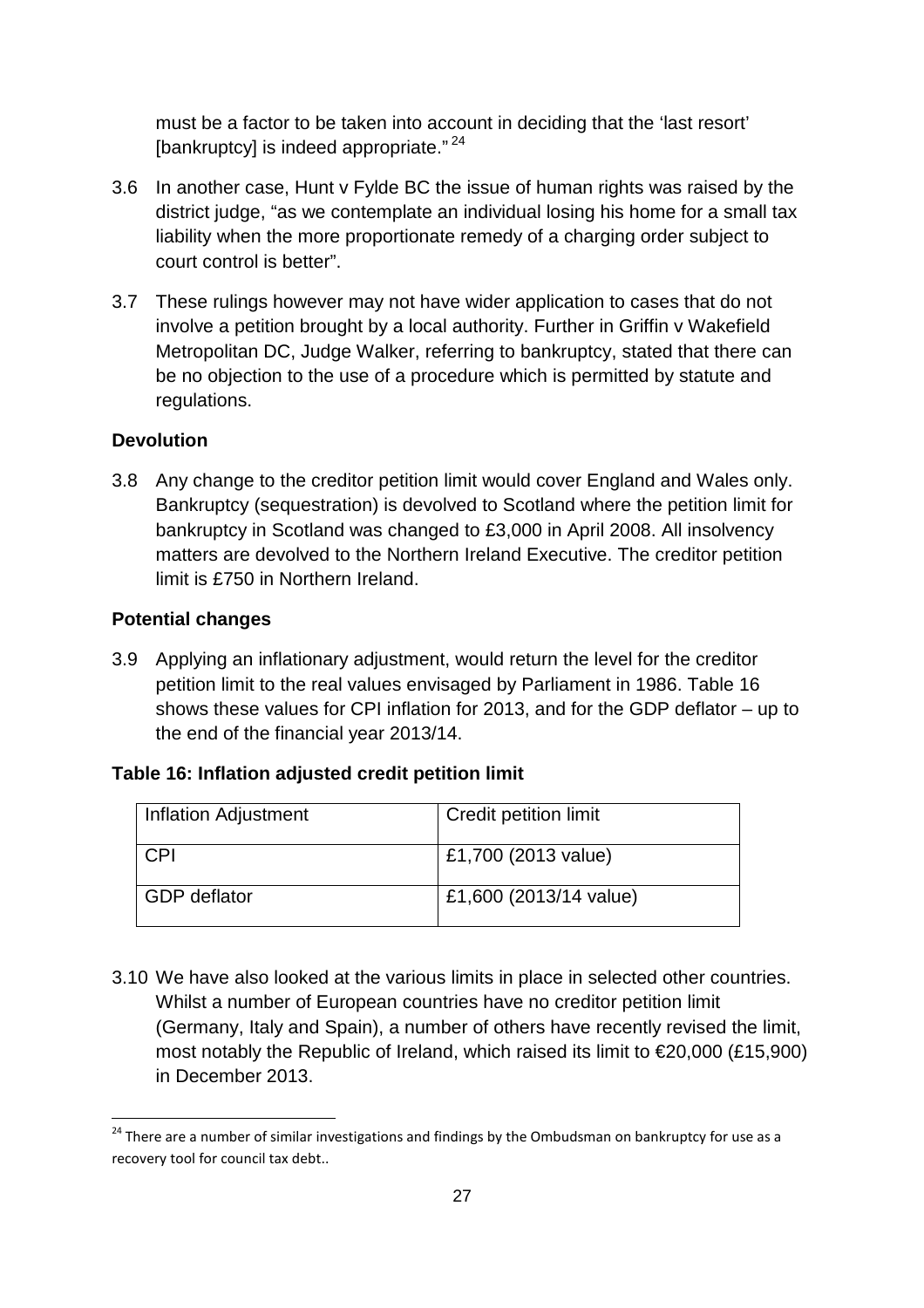| <b>Country</b>      | Level of the credit petition limit | <b>Additional Comments</b>                                                                                                                                                                                                                    |
|---------------------|------------------------------------|-----------------------------------------------------------------------------------------------------------------------------------------------------------------------------------------------------------------------------------------------|
| Australia           |                                    | (\$5,000) £2,700 Revised in August 2010                                                                                                                                                                                                       |
| Germany             |                                    | The request is admissible if the creditor has a<br>legal interest in the opening of the insolvency<br>None proceedings, shows his claim, and the reason<br>why insolvency. proceedings should be<br>opened.                                   |
| Italy               |                                    | Request by creditor only start of procedure,<br>since the Judge has to verify the overall debt<br>None and the debtor's asset value respects some<br>parameters, and the Judge can otherwise rule<br>on the appropriateness of the insolvency |
| <b>Netherlands</b>  | <b>None</b>                        |                                                                                                                                                                                                                                               |
| Northern Ireland    | £750                               |                                                                                                                                                                                                                                               |
| Republic of Ireland |                                    | (€20,000) £15,900 Revised in December 2013                                                                                                                                                                                                    |
| Scotland            |                                    | £3,000 Revised in April 2008                                                                                                                                                                                                                  |
| <b>Spain</b>        | None                               | No minimum amount of debts in order to open<br>an insolvency proceeding; it must be opened<br>where the debtor is not able to pay in a regular<br>way his/her debts                                                                           |

## **Table 17: Creditor Petition Levels in various countries<sup>25</sup>**

- 3.11 Finally we turn to look at the impact any change would have on the number of bankruptcy petitions by creditors. Table 18 combines Ministry of Justice data on the total number of creditor petitions in FY 13/14 (11,900) with the data held by the Insolvency Service on creditor petition orders (5,145) including the amount of debt owed in the creditor petition.
- 3.12 The impact of any change to the creditor petition limit will be felt on all credit petitions lodged at the court. Creditor petitions are used by creditors as a tool for recovering debt, so following repayment the petition will often not need to move to a bankruptcy order. In constructing Table 18 we have assumed that

l

<sup>&</sup>lt;sup>25</sup> Exchange rate conversions July 2014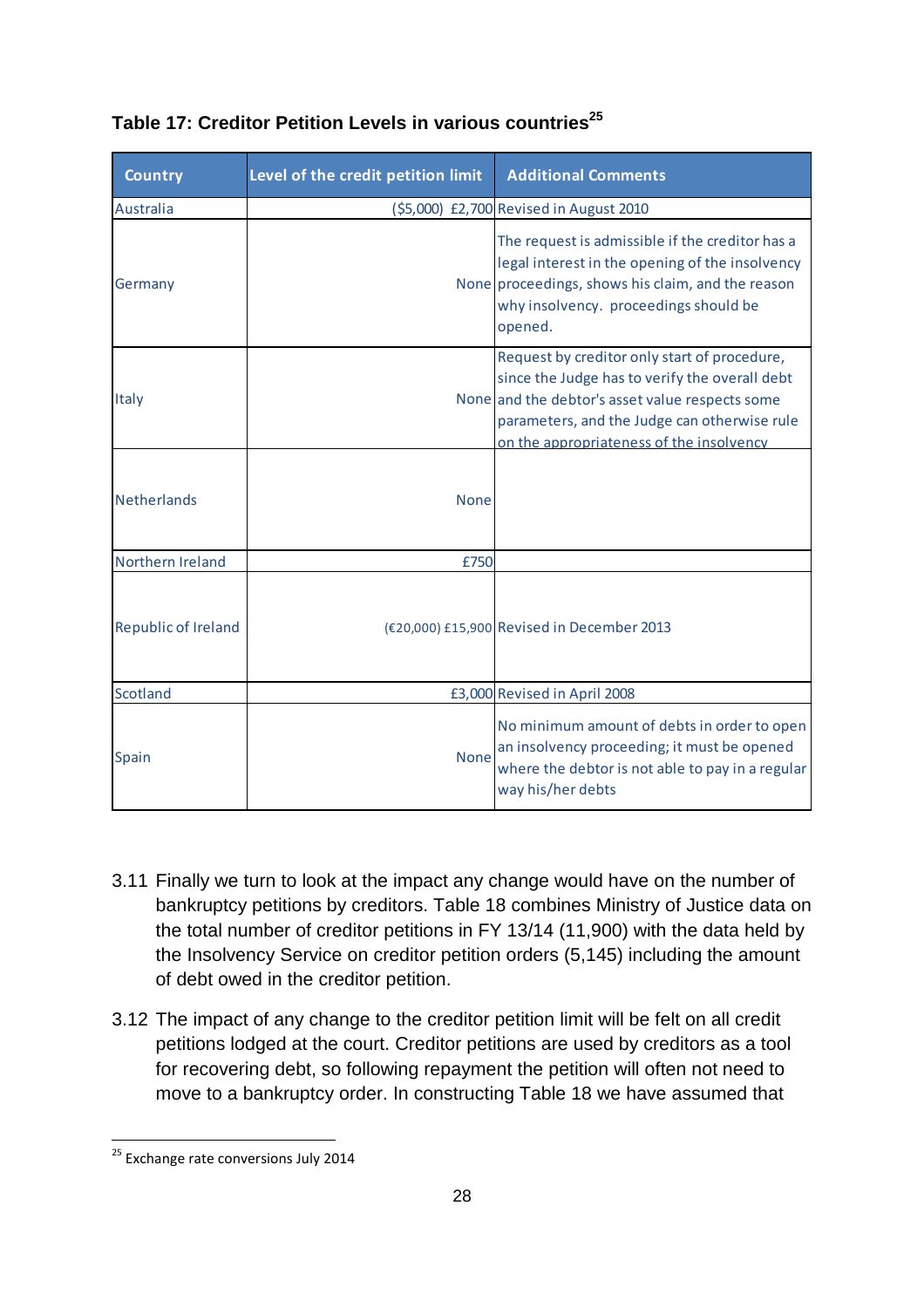the distribution of the creditor petition amounts is similarly distributed for creditor petitions which do not end up as orders, as for the orders for which the data is taken.

- 3.13 Table 18 shows that an increase in the petition limit to £2,000 would have led to 404 fewer creditor petitions in 13/14, 3% of the 11,900 creditor petitions there were in that period. Meanwhile an increase to £3,000 would have led to 979 fewer creditor petitions, 8% of the total.
- 3.14 This is likely to be an overestimate of any impact on the level of creditor petitions, as for some cases it may just lead to a creditor waiting until a higher level of debt is incurred before issuing a petition.

| <b>Range</b>   | <b>Number of cases</b> | <b>Cumulative number of Cumulative % of</b><br>cases | cases | <b>Propor</b><br>tion of<br>cases |
|----------------|------------------------|------------------------------------------------------|-------|-----------------------------------|
| £750 - 1000    | 78                     | 78                                                   | 1%    | 1%                                |
| £1001 - 2000   | 325                    | 404                                                  | 3%    | 3%                                |
| £2001 - 3000   | 575                    | 979                                                  | 8%    | 5%                                |
| £3001 - 4000   | 547                    | 1,526                                                | 13%   | 5%                                |
| £4001 - 5000   | 477                    | 2,002                                                | 17%   | 4%                                |
| £5001 - 6000   | 458                    | 2,461                                                | 21%   | 4%                                |
| £6001 - 7000   | 375                    | 2,836                                                | 24%   | 3%                                |
| £7001 - 8000   | 307                    | 3,143                                                | 26%   | 3%                                |
| £8001 - 9000   | 268                    | 3,411                                                | 29%   | 2%                                |
| £9001 - 10000  | 201                    | 3,612                                                | 30%   | 2%                                |
| £10001 - 20000 | 1,437                  | 5,049                                                | 42%   | 12%                               |
| £20001+        | 6,851                  | 11,900                                               | 100%  | 58%                               |
|                | 11,900                 |                                                      |       | 100%                              |

#### **Table 18: Creditor petition levels FY 13/14**

- **Q24 What would you consider an appropriate creditor petition level? Please provide evidence for this view, including any case study examples.**
- **Q25 Is there any other aspect of DROs or the creditor petition limit you would like to comment on? Please do so here.**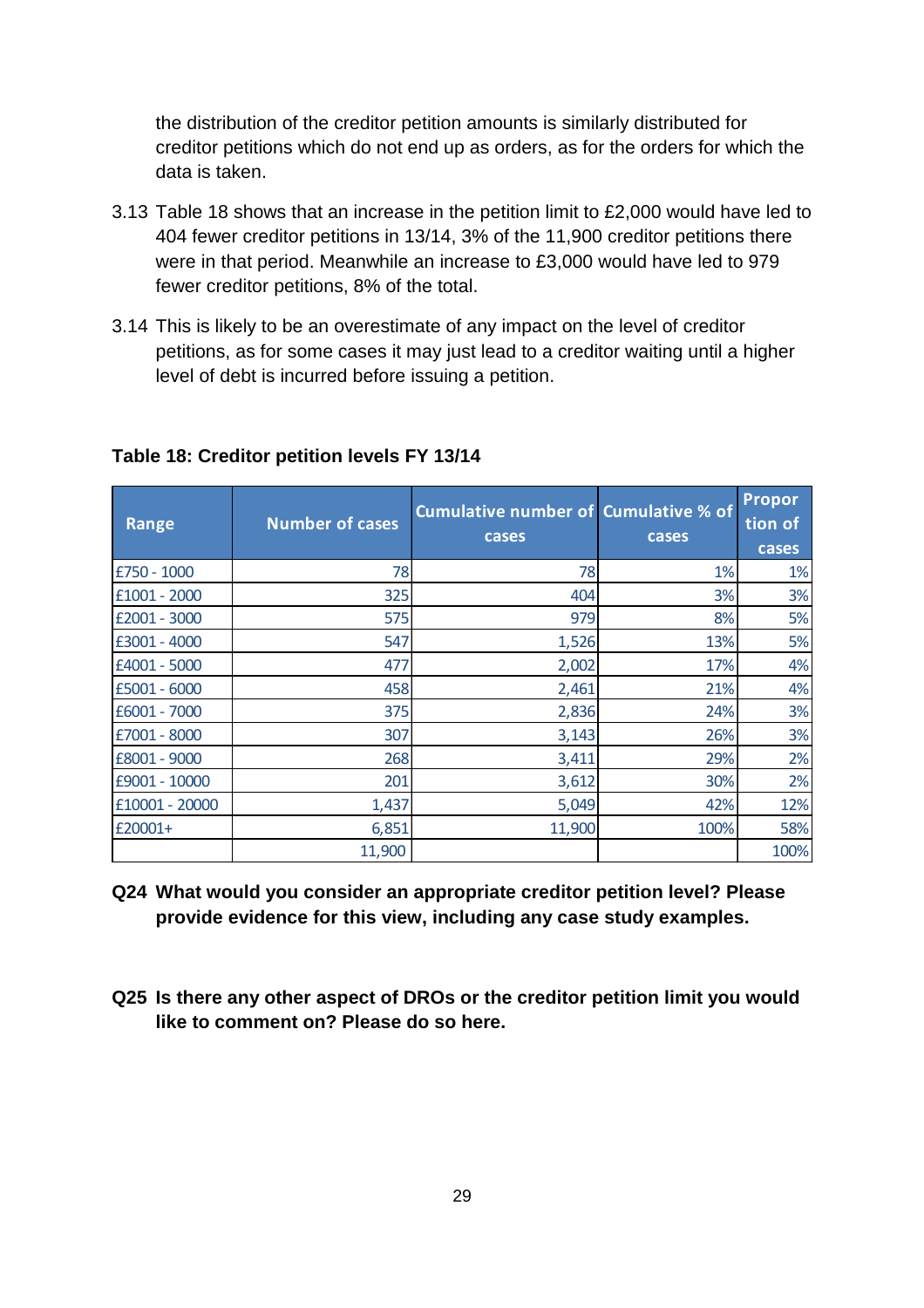### **List of Questions**

**Q1 When responding can you please indicate the size of your organisation (not applicable to individuals). This will be useful for any impact assessment.** 

Sizes of organisation are divided into:-

 $0-9$  employees = Micro;  $10-49$  = Small;  $50-249$  = Medium;  $250+$  = Large

- **Q2 What level do you think the maximum debt amount should be set to and why?**
- **Q3 Do you think there should be a minimum limit of debts?**
- **Q4 What level do you think the maximum asset amount should be set at and why?**
- **Q5 What level do you think the surplus income amount should be set at and why?**
- **For Q2-Q5 about the limits in addition to your views any case study evidence would be very useful.**
- **Q6 Do you think additional costs of the competent authorities should be covered by the application fee? If so, how much and why?**
- **Q7 Do existing payment systems provide sufficient coverage to enable debtors to pay the fee? If not, what other payment systems should be added?**
- **Q8 Do you consider the six year restriction is appropriate? If not, please provide reasoning for an alternative.**
- **Q9 Do you consider the competent authority/intermediary model is working well? How could it be improved? Would another model be better?**
- **Q10 Are debtors who are suitable for DROs aware of their existence?**
- **Q11 Do debtors know to contact a competent authority to pursue a DRO application?**
- **Q12 Is there any issue with the geographical coverage of the competent authority networks?**
- **Q13 Is there any issue with the speed of DROs applications? If yes how can it be improved?**